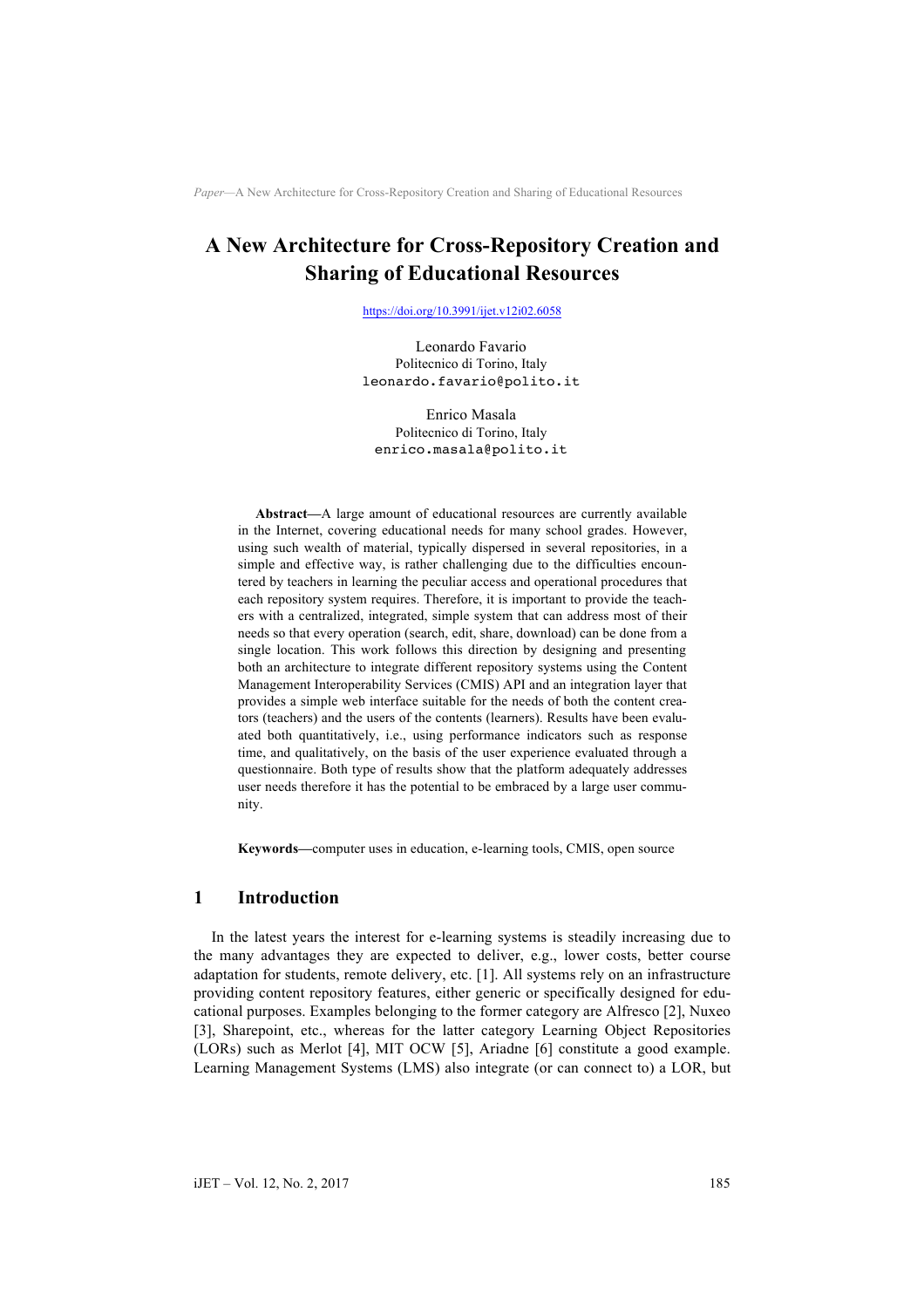their distinctive characteristic is to provide content creation features. Examples are Moodle, Edmodo, Blackboard, etc.

The abundance of such software suites led to the current situation in which there is a strong fragmentation in the e-learning software suites adopted by even very similar education institutions [7]. For instance, our university relies on Alfresco while the other university in the same city is using Nuxeo. Clearly, a situation in which each institution proceeds on its own is not ideal since network and saving effects cannot be exploited. The Italian Ministry of Education, for instance, is pushing towards unification efforts by supporting projects for the creation of mini-portals and similar initiatives. However, a large amount of material has been made available in each of those institutional repositories and it would be desirable to be able to reuse it, without waiting for major infrastructure changes, through simple means, e.g., uniform access platforms and interfaces.

Some solutions trying to address the fragmentation and heterogeneity of repositories have been proposed in the past. The latest trend is to use Unified E-learning Repositories (UER) that attempt to simplify sharing resources between different institutions using a single access point and solution [8]. However, several integration issues need to be solved, in particular for distributed searches [9], [10] and communication between repositories [11].

Interoperability requires a common framework both for interfaces and queries. The Simple Query Interface (SQI) [12] layer is a tentative to introduce a standard framework which has been adopted by many LORs. Still, to correctly adhere to this approach, wrappers have to be developed to convert a query from the common language to the proprietary one and vice-versa. In a heterogeneous environment, this process could be highly consuming both in terms of time and resources.

Scenarios which only include homogeneous repositories are, of course, much easier to handle and in the best case they can seamlessly interconnect forming a robust network [13]. However, many of those solutions lack the possibility to allow each teacher to use any available resource in the network and structure them as desired into their own course. Other solutions provide such characteristics but pose constraints on both servers and software, and require dedicated network such as in [14].

For the case of several heterogeneous general purpose repositories, easy integration procedures are clearly difficult to achieve. The Content Management Interoperability Services (CMIS) specification [15] aims to overcome such difficulties by providing a standardized API that is now supported by several content management systems, including Alfresco and Nuxeo. The CMIS API allows to perform all the basic operations such as querying, inserting, and deleting and a limited management of metadata attributes. Although not all features and attributes are available through this interface, this seems to be a good starting point to develop a unifying interface for the creation of an integrated LO repository which is able to provide a seamless access to any of the content available in any of the repositories in the network.

Motivated by the lack of a solution that effectively addresses the issues of a scenario involving heterogeneous repositories, as well as by the recent availability of such an interoperability layer, we designed our Free Architecture for Interoperable Repositories (FAIR). Such architecture contributes to fill the gaps in achieving the following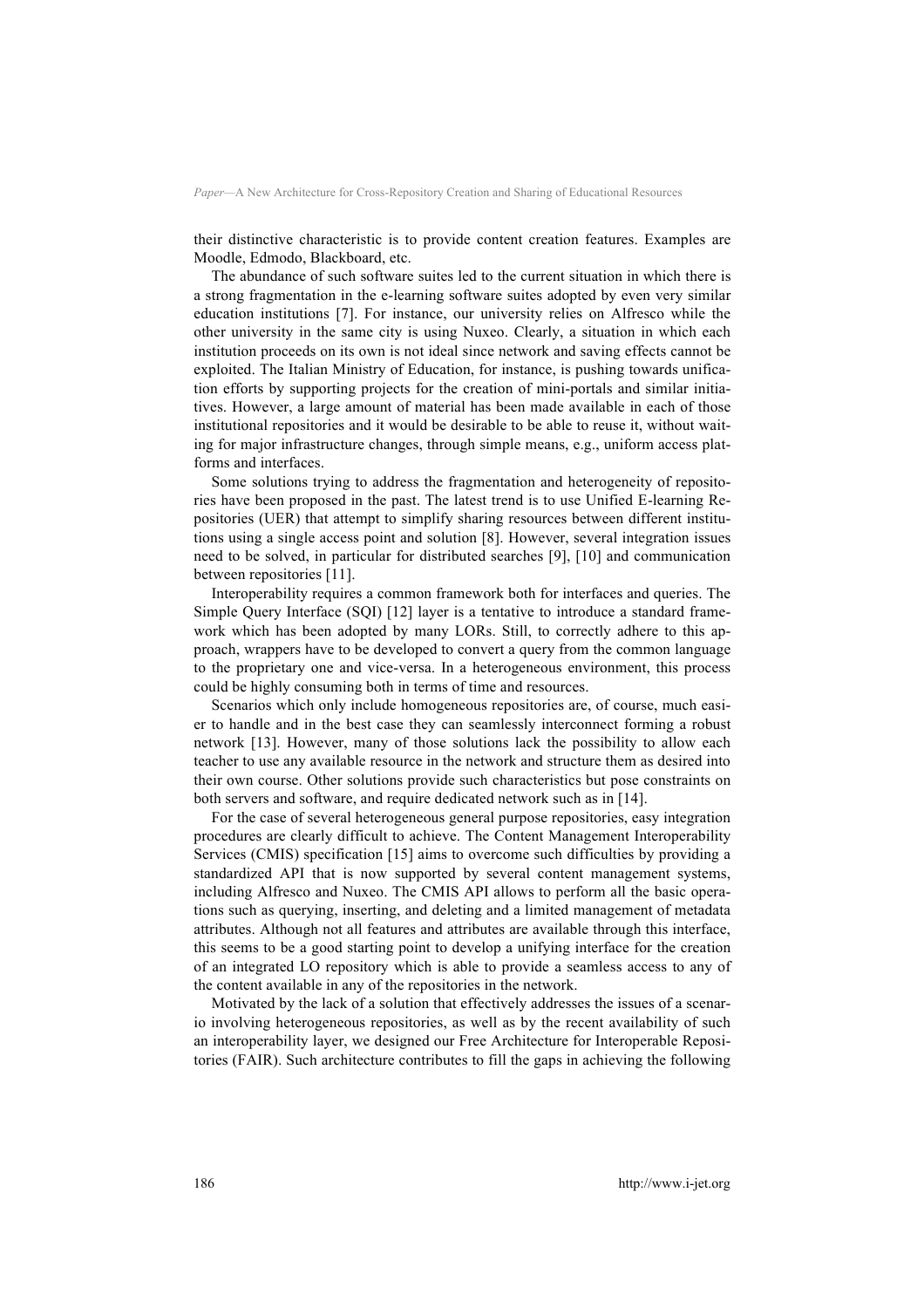objectives, which are inspired partly by [16] and partly by the requirements of the Italian Ministry of Education about its preference for open source solutions in the public administration:

- 1. use of open source software only;
- 2. all contents available under a permissive license (Creative Commons BY-SA 3.0 IT [17]);
- 3. simple web user interface both for teachers and learners;
- 4. transparent web-based handling, manipulation and sharing of objects in different repositories;
- 5. quality of content (achieved, e.g., through a review process);
- 6. optimized performance (including producing different formats suitable for various types of devices).

Objectives #1 and #2 are dictated by our aim to make it one of the e-learning reference platforms at the national Italian level. According to [16], the issues mentioned in #3, #4, #5 and #6 are key factors that can either motivate or act as barriers for teachers in using online repository systems for educational purposes. Therefore, we carefully took them into account during the design and evaluation of our architecture.

Our proposal aims to connect together, with minimal effort, many of the existing institutional repositories so that the available resources can be easily and uniformly accessed by both teachers and learners. This approach has the advantage of making available trusted contents which have been typically produced or revised by competent people in the institution. Moreover, a uniform access and management interface ensures that teachers only need to learn one simple system and not the many systems currently available in each single institution. Note that this approach is also suitable to integrate contents originating not only from schools but also from museums and science associations that might have content repository systems containing resources that are basically ready to be used and shared [18].

Note that currently there seems to be no solution with all these characteristics, as it will be discussed in more details in Section 2 that presents a throughout comparison with existing systems. Also, as part of objective #6, our architecture is designed so that each newly created resource automatically includes a ready-to-go HTML5-based presentation of the content which can be used directly within the browser in both online and offline mode. This is a feature that has been particularly appreciated by the users as reported in Section 4.2.

We experimentally evaluate our proposed system in terms of both technical performance parameters and user feedback. The technical evaluation focuses mainly on the response times of the web application, whereas users' opinions are collected and analyzed through a questionnaire. Some qualitative characteristics such as usage simplicity and intuitiveness of the interface can, in fact, only be evaluated by directly asking to the users. Given the good technical results and user opinions we believe that our architecture has the potential to be a starting point for a larger project involving several school grades and more institutions. Moreover, this project has been proposed for consideration at the Italian Ministry of Education to become one of the possible platforms for a national initiative in online learning for Italian schools.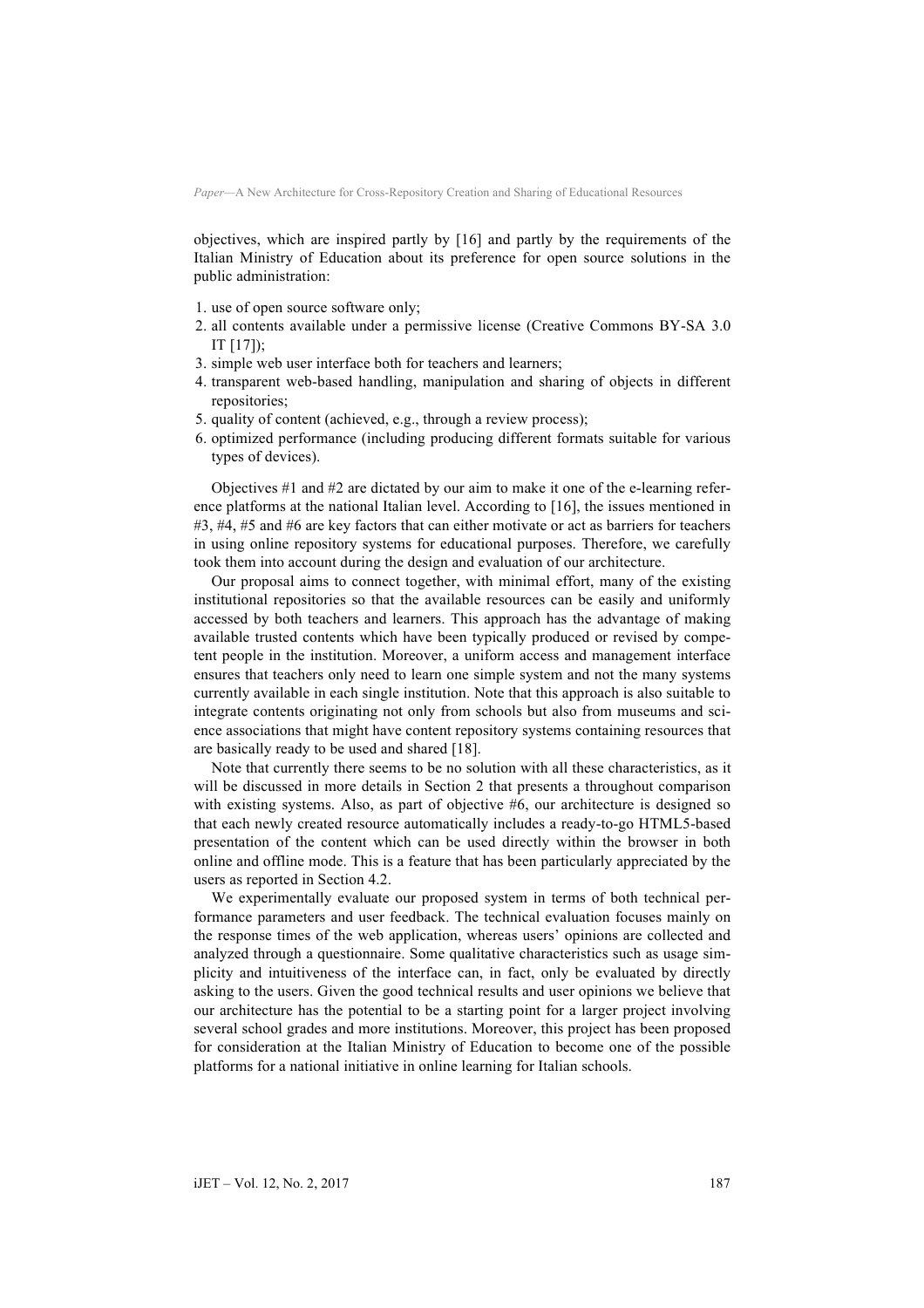The paper is organized as follows. Section 2 presents the related work in the field. In Section 3 the architecture of the proposed system is presented in details, followed by some experimental results, both quantitative and qualitative, in Section 4. Conclusions are drawn in Section 5.

### **2 Related Works**

A large number of educational contents in digital format have been created in recent years. Such contents are generally referred to as learning objects (LOs). Borrowing from the work of the IEEE Learning Technology Standards Committee (LTSC) [19] and the Centre for Excellence for Teaching and Learning in Reusable Learning Objects (RLOCETL) [20], as well as from [16][21][22], we define LOs as digital entities, with instructional value, that can be used, reused or referenced during technology supported learning. Moreover, they are tagged by some metadata to be easily found by searches.

LOs are generally archived with their metadata in learning object repositories (LOR) [16]. LORs typically allow to collect LOs in different formats [23], [24], [25], however a number of reasons may prevent content creators from following such standards, for instance the lack of support from tools and their familiarity with the tools [26]. Despite the potential issues due to the different formats [27], their online availability allows teachers to easily compose LOs into courses using specific, although sometimes complex, software packages. Most of them (e.g., Moodle [28], Edmodo [29]) come bundled together with a LMS, therefore they require the teacher to be fairly skilled in exploiting the features of the specific LMS.

The turning point in the diffusion of LORs usage is probably when the Open Educational Resource [30] has been formally defined. In fact, if no permissions are granted or they are just unclear about a LO, this results in a scarce usage and diffusion. Such clear definition helped to remove any ambiguities in terms of right of use, remix, modify, redistribute [31] of the contents, with great benefit for the diffusion of freely available resources and LOs in particular, though in practice bootstrapping a culture of sharing to facilitate the creation of open educational resources is not easy [32].

A huge number of open access repositories exists (from 2013 at least 635 repositories of this kind have been created [33]), however the different nature and peculiarities of all these repositories make it very difficult to integrate all the work spent in setting up repositories and the corresponding learning materials in few, largespectrum repositories that can be accessed in a more uniform way from a single point. This is a critical aspect of any LMS as the vast majority of the institutions supporting the use of LMS (e.g., schools) would like to reuse content already available in other LORs or at least allow an easy integration of such content in their system [34].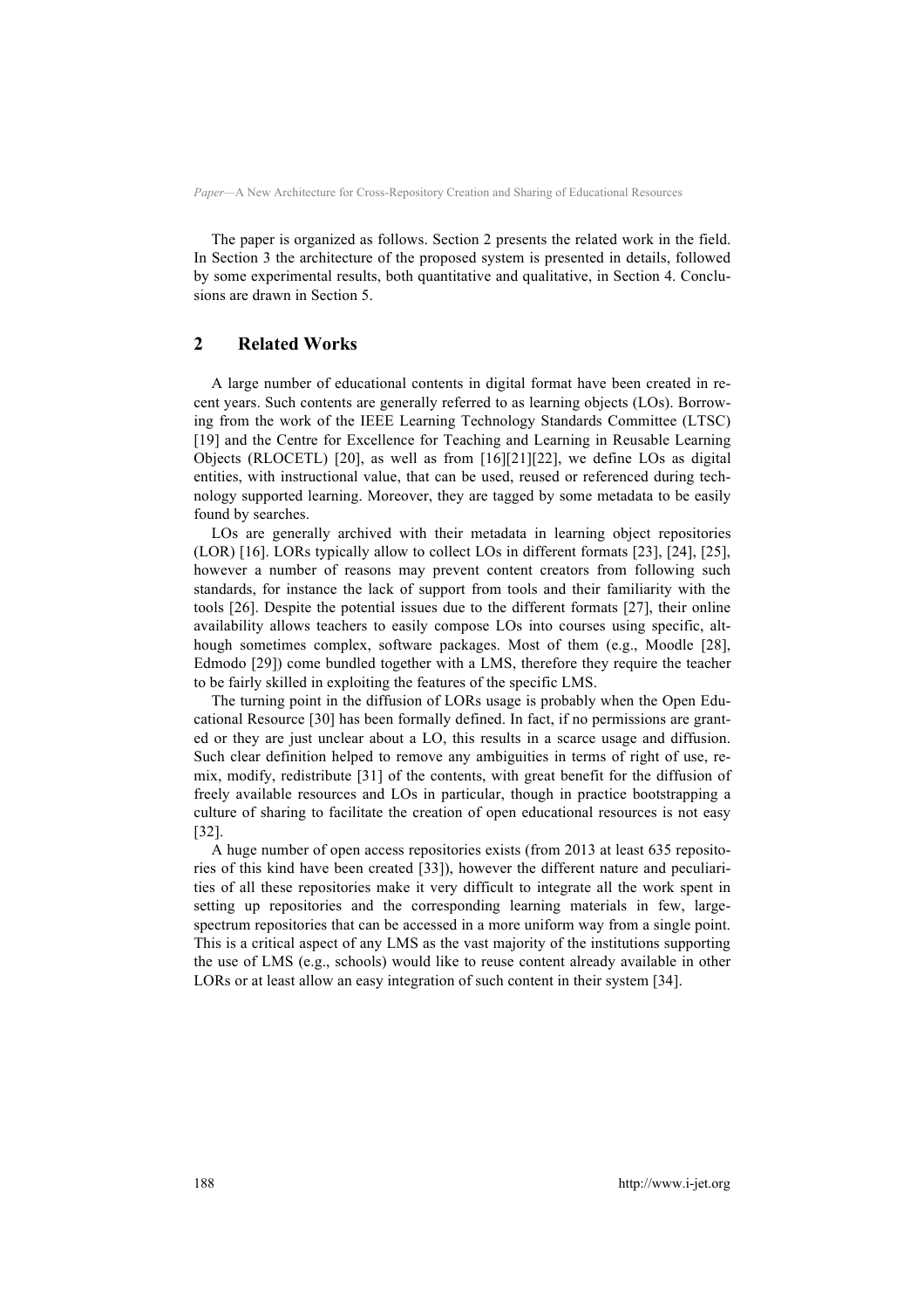| Name                                            | Open<br>Source                                                          | Content<br>License                                                                             | Simple web user<br>interface                                                                                                                                                         | <b>Transparent handling of</b><br>heterogeneous resources                                                                                                                                                                                                               | Content<br>review                                                                                              | Optimized<br>performance                                                                                                                                                 |
|-------------------------------------------------|-------------------------------------------------------------------------|------------------------------------------------------------------------------------------------|--------------------------------------------------------------------------------------------------------------------------------------------------------------------------------------|-------------------------------------------------------------------------------------------------------------------------------------------------------------------------------------------------------------------------------------------------------------------------|----------------------------------------------------------------------------------------------------------------|--------------------------------------------------------------------------------------------------------------------------------------------------------------------------|
| GLOBE/<br><b>ARIADNE</b> code<br>$[9]$ , $[35]$ | Source<br>partially<br>available                                        | Uploaded<br>content<br>handled as<br>public<br>domain.                                         | <b>ARIADNE</b> finder<br>can be used online.<br><b>ARIADNE</b><br>Moodle Search<br>Widget can be<br>integrated inside<br>the Moodle CMS.                                             | Federated access to multiple<br>repositories but each type of<br>repository needs to be<br>handled by specific adapta-<br>tion layers. URLs for feder-<br>ated access are not transpar-<br>ent. Adding new repositories<br>may require to add new<br>adaptation layers. | Each reposito-<br>ry applies its<br>own policies<br>for review. A<br>global policy<br>does not apply.          | Metadata of<br>all reposito-<br>ries need to be<br>initially<br>harvested in a<br>central<br>location to run<br>queries.                                                 |
| Merlot <sup>[4]</sup>                           | Not open.<br>Fees<br>required to<br>join as a<br>partner<br>institution | Content must<br>indicate<br>copyright,<br>usage costs,<br>etc.                                 | MERLOT web<br>page has a non-<br>responsive design.<br>Different modules<br>exist for several<br>LMSs. Also a set<br>of APIs is availa-<br>ble not for free.                         | The federated access is not<br>transparent: URLs are<br>specific for each repository.<br>Support multiple repositories<br>if they have compatible<br>metadata definition and<br>protocol for queries.                                                                   | A referee<br>policy is<br>needed for<br>each attached<br>repository.                                           | Metadata of<br>all reposito-<br>ries need to be<br>initially<br>copied in a<br>central<br>location to run<br>queries.                                                    |
| LON-<br>CAPA<br>$[14]$                          | Free and<br>Open<br>Source.                                             | Content has<br>no associated<br>license.<br>Remixing is<br>allowed.                            | The web interface<br>makes it possible<br>to browse for<br>contents and create<br>new assessments.<br>A dedicated<br>metacourse is<br>necessary to make<br>use of the plat-<br>form. | Resources have a unique and<br>persistent path (on a single<br>virtual file system). Users<br>can see resources as simple<br>files on a network disk or by<br>means of a web application.                                                                               | The adoption<br>of a resource<br>inside a course<br>represents the<br>approval step<br>of a review<br>process. | Non-trivial<br>client-server<br>architecture.<br>Home servers,<br>Library<br>Servers and<br>Access<br>Servers have<br>to communi-<br>cate and<br>replicate<br>resources. |
| POOL/<br><b>SPLASH</b><br>[36]                  | Free and<br>Open<br>Source.                                             | Specific<br>licenses can<br>be used for<br>each content                                        | Need to download<br>a desktop applica-<br>tion. Splash<br>creates a folder on<br>the local computer<br>which is the shared<br>repository.                                            | Can search material in other<br>nodes as in a P2P network.<br>Nodes must use the POOL<br>protocol.                                                                                                                                                                      | Being P2P<br>content cannot<br>be easily<br>reviewed<br>before publica-<br>tion.                               | P <sub>2</sub> P may not<br>provide very<br>efficient<br>searching.                                                                                                      |
| LionShare<br>$[37]$<br>(no longer<br>active)    |                                                                         | May be<br>covered by<br>copyright.                                                             | Need to download<br>a desktop applica-<br>tion. Shared<br>repository in a<br>local folder.<br>Upload to institu-<br>tional servers<br>available.                                     | Use a P2P approach to search<br>material in other nodes.                                                                                                                                                                                                                | Being P <sub>2</sub> P<br>content cannot<br>be easily<br>reviewed<br>before publica-<br>tion.                  | P2P may not<br>provide very<br>efficient<br>searching                                                                                                                    |
| Orange<br>Grove [38]                            | Based on<br>commercial<br>Software<br>Equella.                          | Contents are<br>free for<br>educational<br>purposes,<br>may contain<br>copyright<br>statements | Possibility to<br>integrate with<br>well-known LMS<br>through a module<br>in CANVAS,<br>Blackboard, etc. It<br>is based on Java.                                                     | Content upload is only on a<br>central repository (but it can<br>run federated searching).<br>Only searches are federated.<br>LOs cannot be combined<br>together to create other<br>objects.                                                                            | Not clear if<br>FHE faculty<br>content is<br>reviewed or<br>not.                                               |                                                                                                                                                                          |
| Wisc-<br>Online<br>$[39]$                       | No.                                                                     | Educational<br>content is<br>provided for<br>free under a<br>CC BY-NC<br>license.              | Through the web<br>application it is<br>possible to browse<br>for contents but<br>not to upload new<br>contents. Access to<br>APIs exists.                                           | Web-based centralized<br>repository architecture. LOs<br>cannot be combined together<br>to create other objects.                                                                                                                                                        | LOs developed<br>by faculty, for<br>faculty, with<br>assistance<br>from the<br>development<br>team.            | Centralized<br>repository, it<br>is not possible<br>to draw from<br>a distributed<br>set of reposi-<br>tories.                                                           |
| LORSE<br>$[40]$                                 | Seems not<br>available                                                  |                                                                                                | It is not<br>standalone: it is a<br>module to be<br>integrated in other<br>LMS, such as<br>Moodle.                                                                                   | Support federated queries<br>only over web-service<br>compatible repositories such<br>as Merlot, Connexions,<br>Fedora; for each one of them<br>a specific agent is necessary<br>to interpret results.                                                                  |                                                                                                                |                                                                                                                                                                          |

| <b>Table 1.</b> Comparison of the most widespread systems in terms of the FAIR objectives estab- |  |
|--------------------------------------------------------------------------------------------------|--|
| lished in Section 1. Only shortcomings are reported.                                             |  |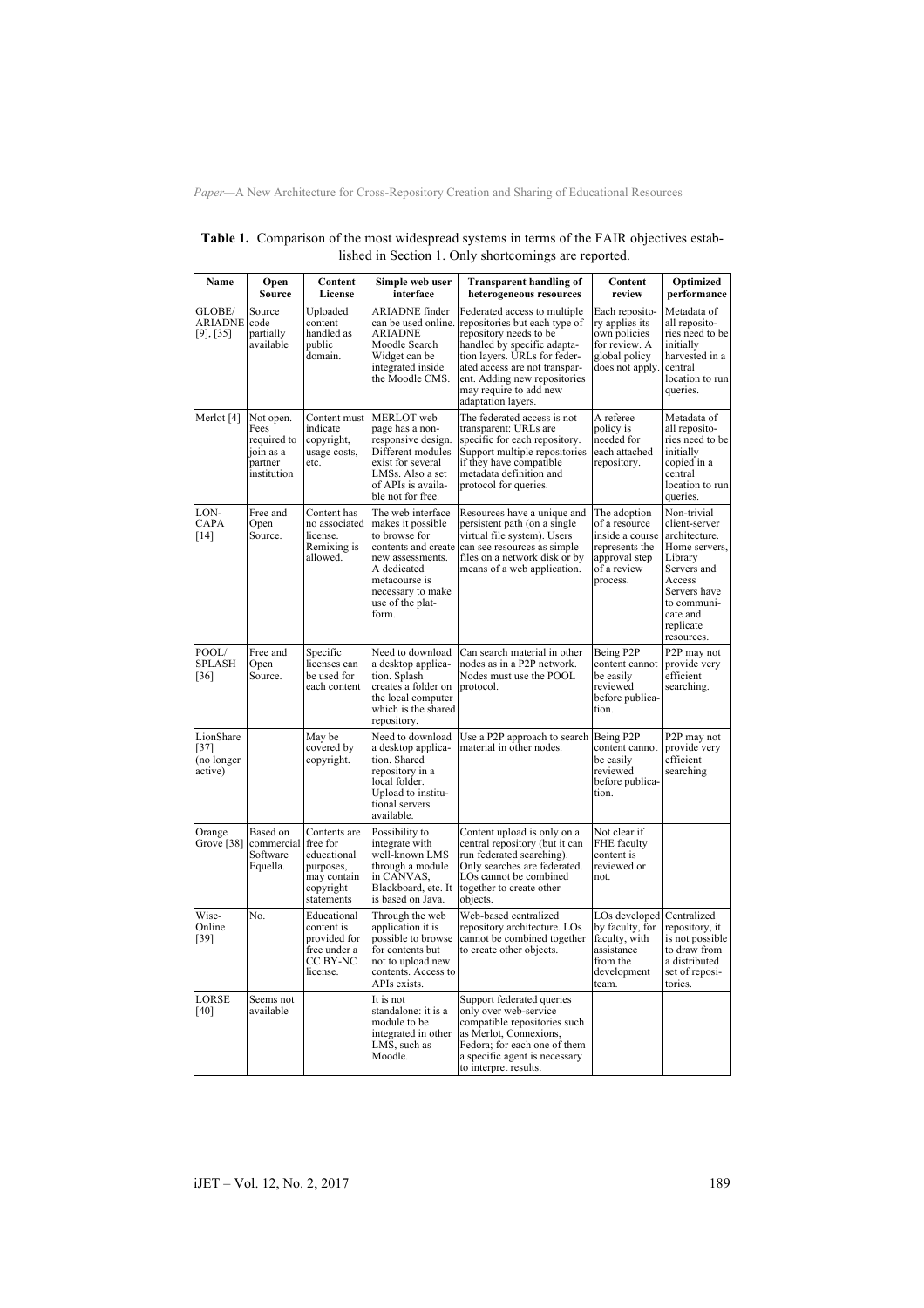To overcome such difficulties, different efforts have been done for creating standard ways to harvest metadata and resources. The Open Archives Initiative Protocol for Metadata Harvesting (OAI-PMH) provides a framework for harvesting metadata from different compatible repositories, including content URLs if available [41]. The MACE initiative uses OAI-PMH to harvest metadata but queries are performed by means of a centralized web interface [42]. Also the distributed querying issue has been investigated in the past. Results converged into the definition of the Simple Query Interface (SQI) as a universal interoperability layer for educational networks [12]. However, the integration of this framework still requires a high load on the repository administration side, since all the requests and responses have to be translated from the SQI language to the proprietary one of the learning repository. Moreover, such a technology does not consider pulling the content but only metadata, whereas the Simple Publishing Interface (SPI) aims at overcoming this issue by specifying yet another interface. In a distributed environment, such as, e.g., the MACE, MELT [43] or ASPECT [44] projects, OAI-PMH is used to harvest metadata in a central location, called harvester, and then, using SPI, the collected information is pushed on a metadata store. Finally, SQI is used to query this metadata repository.

One of the latest trends in integration is to use Unified E-learning Repositories (UER) that attempt to simplify LOs sharing between different institutions using a single access point and solution [8]. However, several integration issues need to be taken into account, for instance secure low-layer communication between repositories [11] and federated querying of the repositories in the network [10]. It is clear that the easiest scenario includes a number of homogeneous repositories which can, in the best case, seamlessly interconnect forming a robust network. For instance, the CampusConnect [13] project offers both the students and the teachers the possibility to use educational contents of other universities in the network using their centralized elearning community server that is accessed transparently from each LMS interface of each single university.

To better visualize the current situation, Table 1. compares the most widespread repository systems in terms of the FAIR objectives stated in Section 1. The table shows that no existing solution is able to completely fulfill our requirements for a variety of reasons.

For instance, the GLOBE [9][35] initiative allows to express a query by connecting to a centralized point which then propagates it to a federated set of appropriately configured repositories included in the network [10]. The relatively old project Merlot [4] is an example in which several academic institutions collaborated to form a vast homogeneous repository of ready-to-use contents for faculty and students. However, it requires compatible metadata definitions among repositories as well as the use of the same protocol as Merlot for querying. An alternative approach is to use a virtual shared file system as in the case of LON-CAPA [14], which however does not easily allow to structure resources into courses.

Peer-to-peer (P2P) systems have also been proposed to address repository federation issues. POOL/SPLASH [36] and LionShare [37] require to download a P2P application which then acts as a part of the repository network, holding some LOs on its local file system. However, this approach would pose several problems for the FAIR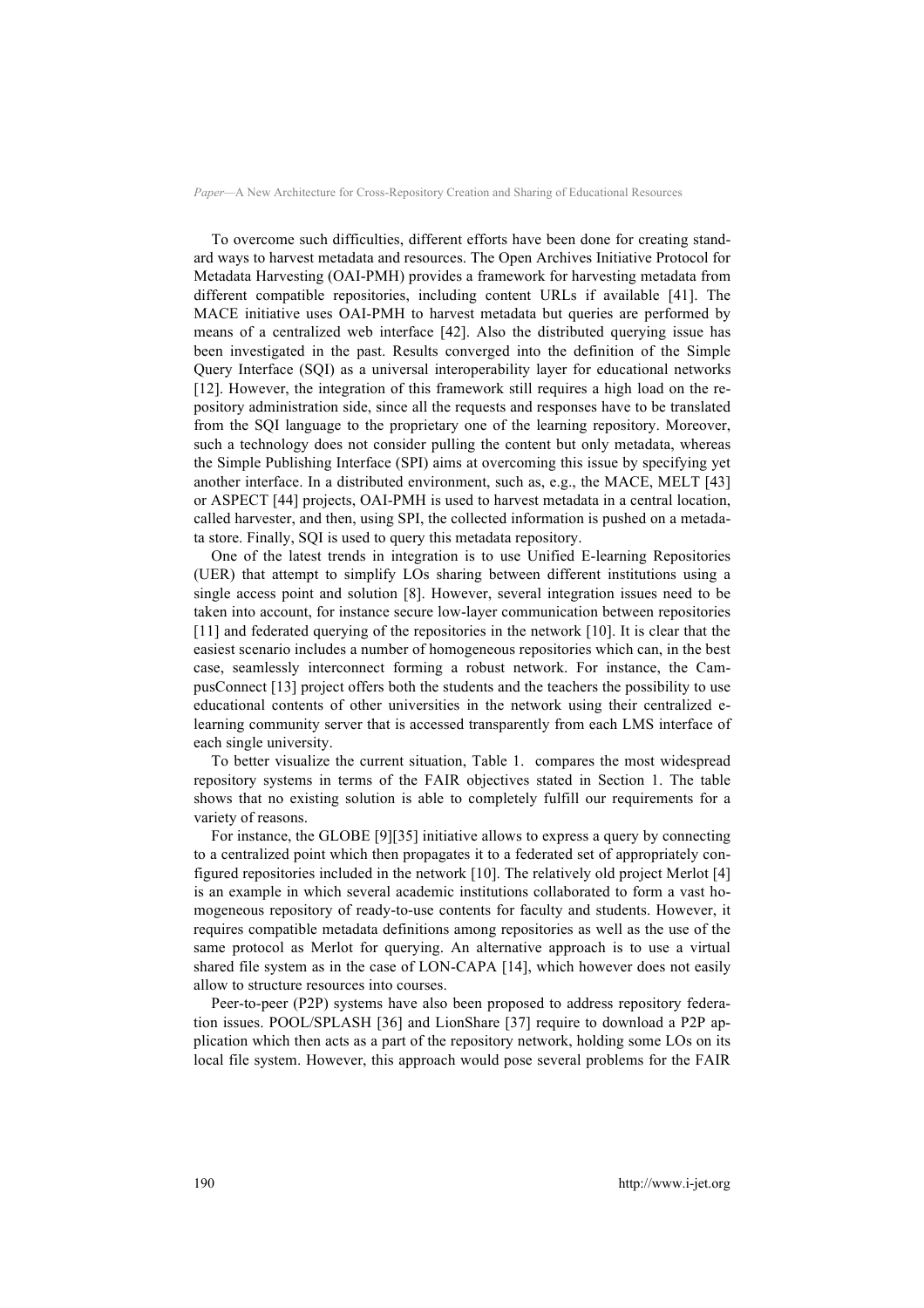objectives, such as requiring program installation, and careful management of the local LO storage. Moreover, preventing content publication before review is extremely difficult in a P2P scenario due to data integrity issues, although approaches have recently been proposed to avoid tampering [45]. Other systems focus on receiving fragments of contents in parallel from different sources, so to minimize the downloading time [46]. Other software include Orange Grove [38], based on the commercial software Equella, which offers the possibility to run federated searches. However, it imposes several limitations, e.g., LOs cannot be combined together to create another LO. Moreover, new content needs to be uploaded to a central repository. Wisc-Online [39] is a web-based centralized repository architecture aimed at giving the possibility to faculty to develop LOs for other faculties with the support of a development team. This relatively mature project, however, does not have a procedure to integrate existing repositories. Moreover, the source code running the platform seems to be not available. Finally, LORSE [40] is a module to be installed and integrated in other learning management systems which supports federated searches. However for each of the repository in the network a dedicated agent is needed to interpret the results.

In the latest years, with the increase in the availability of cloud infrastructures, some novel approaches tried to embrace this new set of technologies. The so called cloud-based e-learning model introduces scale efficient mechanisms [47] enabling fast deployments for the system administrators and better experiences for the users taking advantage of the distributed nature of the infrastructure (e.g. using CDNs) [48]. However, the use of cloud infrastructure as a provisioning method exposes to different issues in terms of privacy and sensitive data handling. Furthermore, the use of cloud infrastructures can help in distributing the nodes among a broad geographical area but nevertheless all the aforementioned issues regarding how to collect and treat LOs coming from different sources have to be tackled.

From the previous description it is clear that, for the case of many heterogeneous repositories, easy integration procedures are difficult to achieve and no currently available solution is able to completely fulfill our objectives stated in Section 1. The recently proposed CMIS specification [15] aims to overcome integration difficulties by providing a standardized API that is now supported by several content management systems including Alfresco and Nuxeo. This API is particularly useful for the design of the seamless cross-repository access and management feature of FAIR since it provides an all-in-one solution for tackling all FAIR needs of pulling, pushing and querying metadata and contents.

### **3 The FAIR Architecture**

The aim of this project is to define and create a set of interoperable tools giving the users the possibility to define their own personal learning path leveraging the great variety of materials available on the interconnected repositories network. In this work, similarly to [49], the term *learning path* defines a chaining of LOs that guide the learner into its learning experience.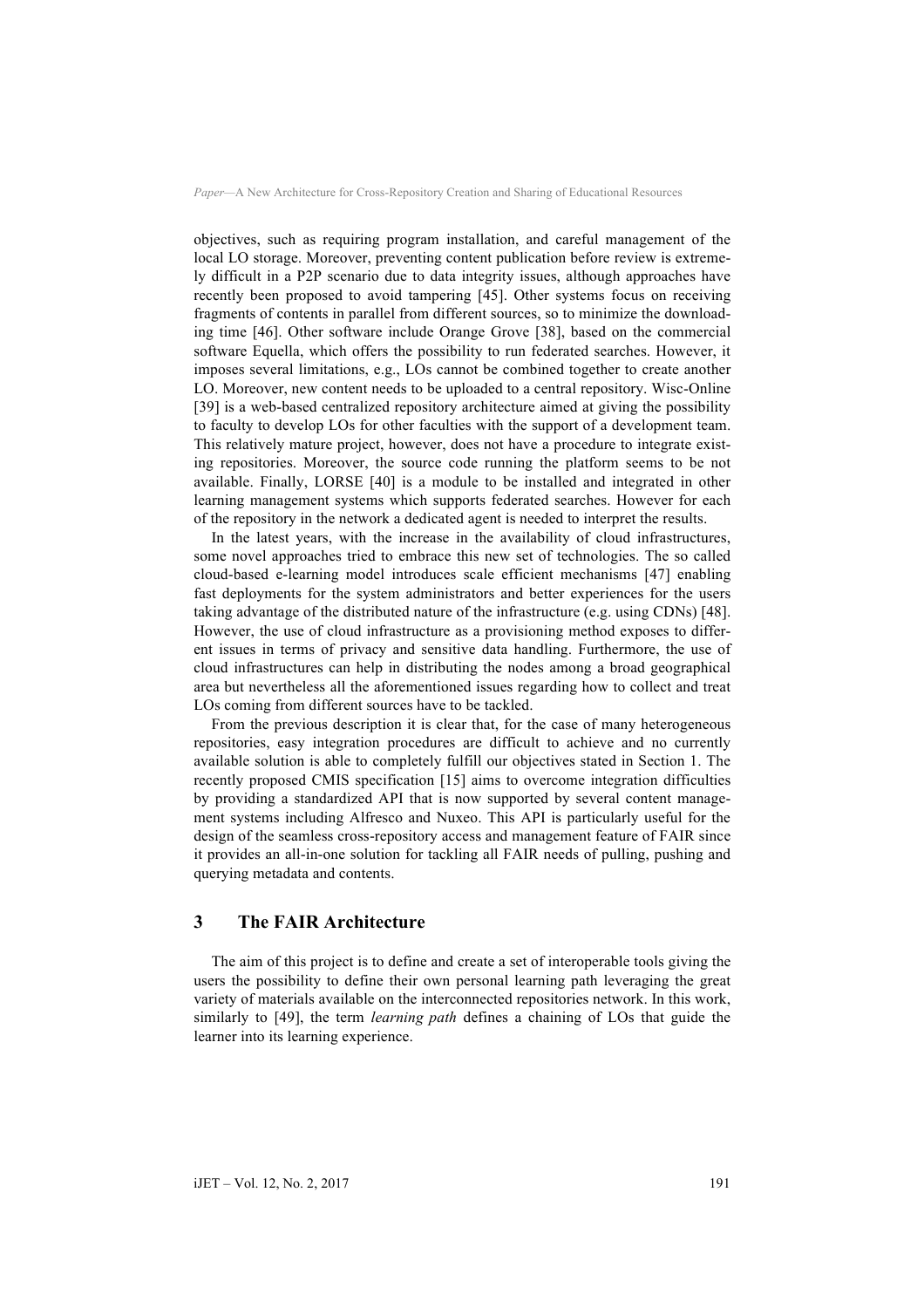#### **3.1 Overview**

The main entities involved in the architecture are shown in Fig. 1 and are summarized in the following with specific reference to the objectives highlighted in Section 1.



**Fig. 1.** Architecture of the proposed system.

With respect to achieving the first objective highlighted in the introduction (use of open source software only), the tools are composed of software developed by the authors of this work and licensed under the GNU General Public License (GPL). Any dependency is only on other open source software. In more details, the infrastructure supporting the web application is a standard LAMP environment: Linux, Apache, MySQL and PHP. The web application itself is based on the Drupal 7 and Bootstrap frameworks which are, again, open source software.

The second objective, i.e., content under a permissive license, is achieved by imposing that uploaded LOs have to be licensed under a Creative Commons CC-BY-SA 3.0 IT [17] clause.

Every functionality is available both to the teachers and the learners by means of a web interface. Through the same interface it is possible to access, manipulate and share the objects without relying on specific, locally installed, software which is often difficult to handle for less expert users. The system can handle a variety of LOs, ranging from simple ones (i.e., text files and images) to more elaborate ones such as SCORM [23] files which seems to represent the foundation for building interoperable e-learning repositories [50][51]. Each LO is enriched by proper metadata whose values are stored in the repository where the LO resides. Moreover, LOs can be com-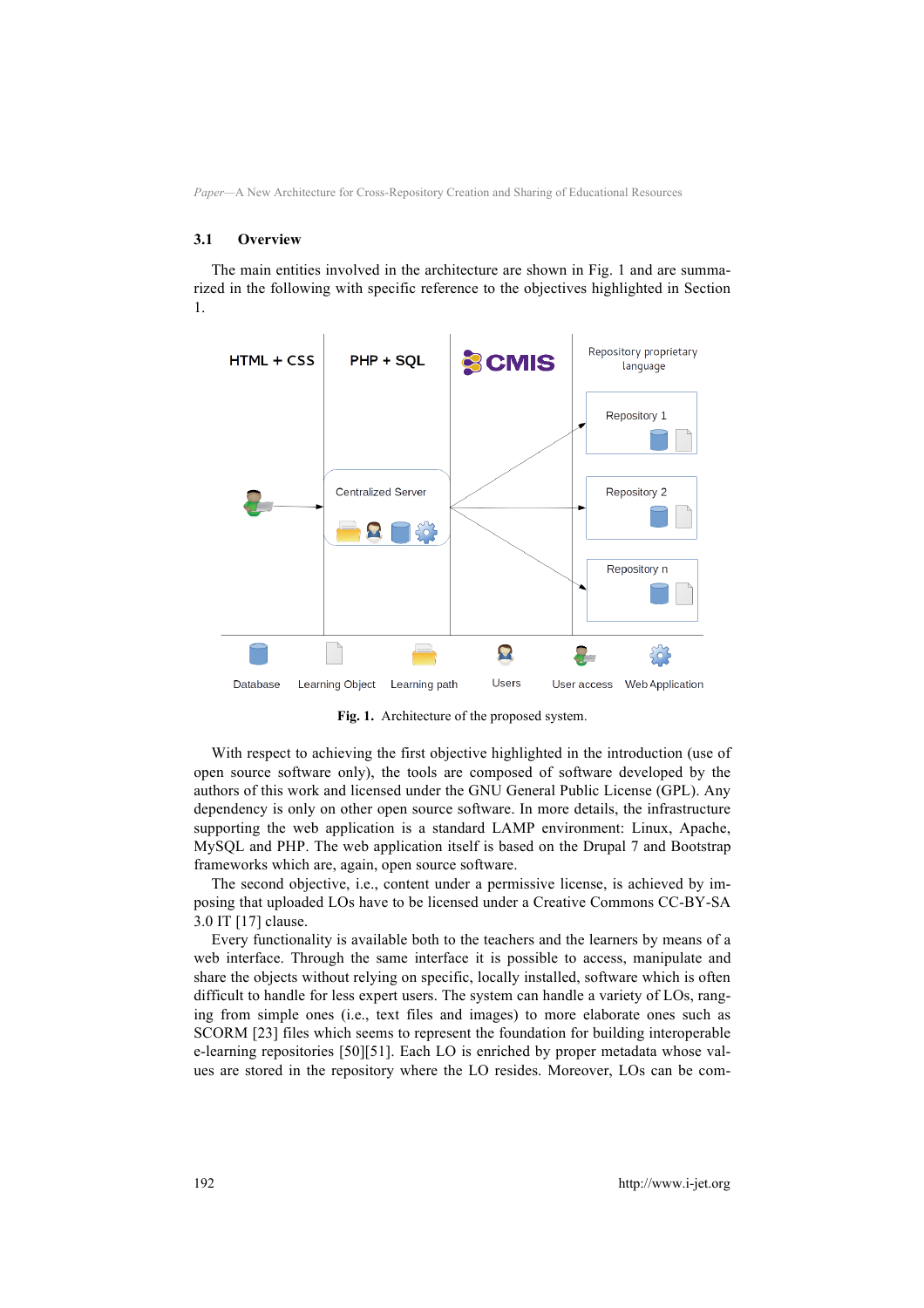bined together in a so called complex LO (CLO) in which the single elements can be explored in a predefined order suggested by the composer (i.e., the teacher). According to [52], a CLO is defined as an LO whose instructional material is an aggregation of learning objects. Being an LO, a CLO can be treated exactly as any other LO. However, for maximum flexibility, it is always possible to access each single LO which forms the CLO in an individual manner.

Due to web-based nature of the platform, access to the LOs is completely transparent and independent of the actual physical location of the LO itself. From the technical point of view, this is achieved through the use of the CMIS standard. For testing purposes Alfresco Community Edition (CE) and Nuxeo have been selected but other CMIS-compatible solutions can be easily included. Both Alfresco CE and Nuxeo are open source software.

The web application allows to define different access permissions to the LOs, ranging from guest access that does not need authentication to privileged users that can ensure that the published content meets certain quality standards by means of a review and approval process, therefore allowing to control the quality of the LOs as required by the objectives in Section 1.

Finally, great attention has been paid to avoid performance issues in the use of the web application. Such issues can typically arise when dealing with objects residing in several different repositories and when serving the users heavy content such as video. In the former case, parallelization strategies have been implemented to minimize latency times during both querying and transfer of objects from the repositories. For the latter case, objects are converted and made available in different formats in order to match the needs and capabilities of each user device. This particularly applies to video which typically has restrictions in terms of accepted format and resolution depending on the type of device (smartphone, tablet and laptop).

The web application presents a single interface for both teachers and learners. A standard login form allows to access a dashboard that offers several tools, personalized depending on the user role. In particular, it is possible to perform several actions: upload of LOs with metadata information, search by querying the database of all repositories at once, selection of the objects of interest to save the search or to perform actions such as export, sequential merge, cut and paste with page granularity. This set of operations is possible only on LOs which are in the form of text documents or presentations. If different types of objects are involved, sequential merge operations are possible in the form of handling the inclusion of their URLs in a text document containing a list, or embedding them into an HTML5 presentation or in a compressed archive. The final LO, resulting from the previous operations, can be downloaded, shared or exported in different formats (e.g., in an HTML5 presentation). Note that the merge and paste operations create a new LO that is considered a complex LO for which only the list of operations to apply to the original LOs is saved.

Finally, note that recently FAIR has been modified to support distance learning sessions through the use of BigBlueButton [53] that is an open source web conferencing system for on-line learning. Such a system integrates many functions typically used in education, e.g., slides presentation, drawing tools and a chat system, in addi-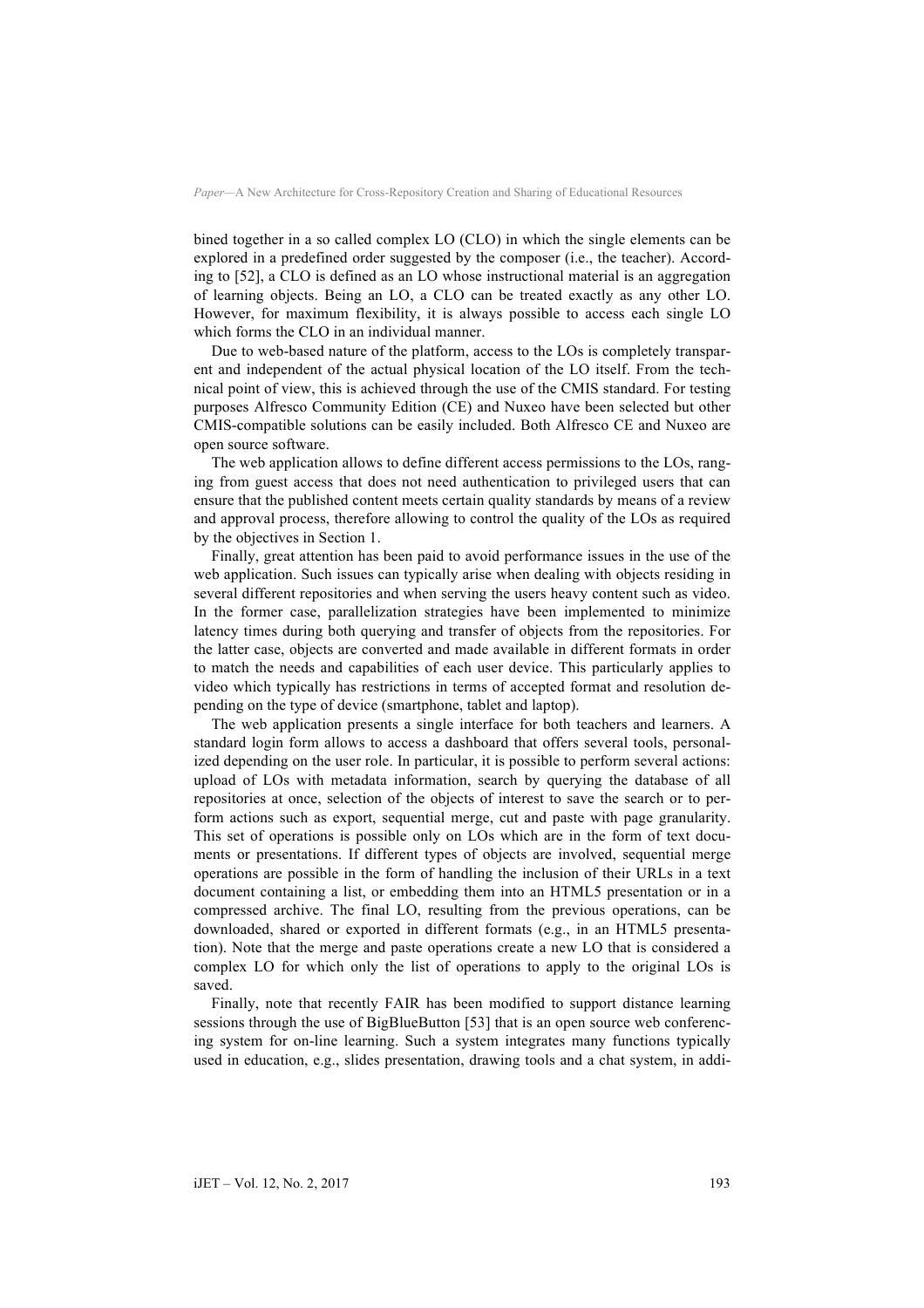tion to audio and video communication among a multitude of connected users. The system is fully integrated with FAIR: for instance, it can seamlessly use all the available LOs for presentation, and FAIR can make available all sessions recorded through BigBlueButton as independent LOs.

#### **3.2 Detailed Description**

**Modules** The architecture is composed of a series of modules that work in a multiuser environment. To develop the first prototype Drupal was selected as a framework because of its features. In particular, it provides 1) easy user management capabilities; 2) modularity; 3) scalability. The modules developed on the Drupal side are independent from each other and from the core. This design gives administrators maximum flexibility: enable a certain set of tools, disable the unused ones, upgrade the core and develop newer tools independently. The choice of using Drupal was also favored by the availability of a strong community that supports and maintains the modules.

Drupal is linked with a MySQL database which maintains the user information regarding the personal dashboard, the comments on existing files and the statistics on the usage of the platform. The repository side is separated from the rest of the tools, that is, that it can run on another machine, also in another physical location. This is fundamental to allow to connect numerous repositories to one single instance of the web application, increasing the amount of LOs available to the user.

**Repositories** The web application can support several different types of repositories, provided that they implement the CMIS specification as later explained. As an example, in the following we discuss the integration with Alfresco CE. In this particular case, the advantages of using Alfresco CE are: 1) nearly complete CMIS mapping (i.e., CMIS API were almost all already implemented and supported); 2) strong community driven development; 3) amount of documentation available; 4) selection by numerous institution as their repository system. Alfresco CE, as many other repository systems, includes both a file system that is in charge of storing the contents and a database server (PostgreSQL) used to store all the metadata related to the files. The latter is necessary to define an ontology to catalog contents in the repository. In the first design phase we intended to use a simple ontology containing at least the 6 terms indicated in Fig. 2.

However, in a heterogeneous repository environment the creation of an ad-hoc, non-standard ontology leads to inconsistency issues each time a new repository is connected. In order to avoid this situation we analyzed the international ontology standards and we eventually opted for the Dublin Core Metadata Initiative (DCMI) specification which is supported natively by a large set of CMIS compliant repository. Since the DCMI specification perfectly maps with our intended ontology as shown in Table 2. , we decided to use it as default. In an educational environment, other ontologies may be considered more appropriate, e.g. the IEEE LOM [54]. However, general purpose repositories, such as the ones we are targeting, do not natively support these specification and the implementation efforts needed in order to be compliant are significant, since they should be performed on each of the repositories connected.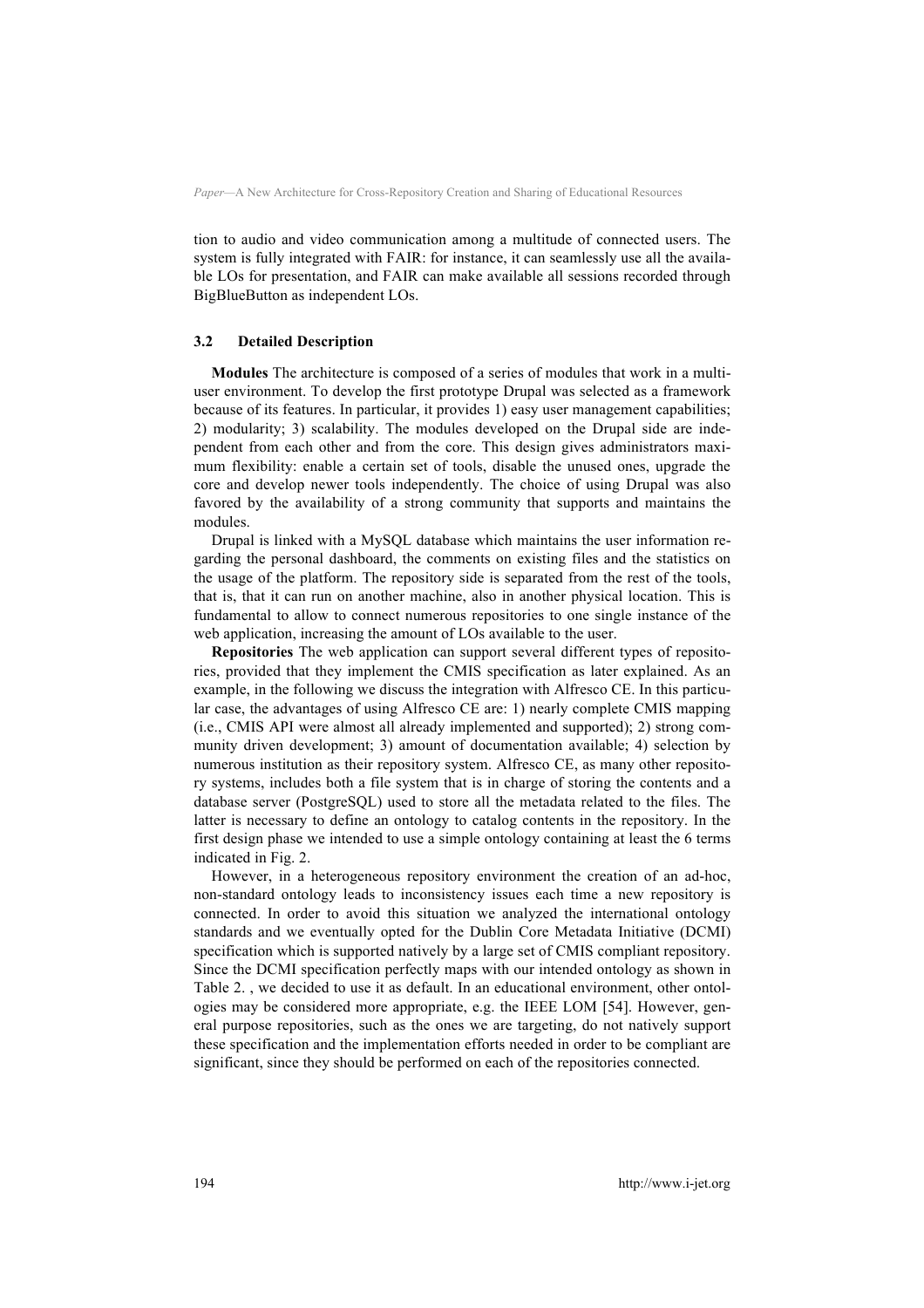

**Fig. 2.** Sample of the ontology needed for the LOs.

| <b>FAIR Term</b> | <b>DCMI</b> Term       |  |
|------------------|------------------------|--|
| Age of students  | Audience               |  |
| Author           | Creator                |  |
| Referee          | Publisher              |  |
| School grade     | <b>Education Level</b> |  |
| Summary          | Abstract               |  |
| Topic            | Subject                |  |

**Table 2.** FAIR ontology mapping onto DCMI.

In practice, in Alfresco it is possible to create a new content type by creating XML files that define the metadata information related to each new content type that Alfresco should be able to manage. In our case, firstly we defined the new content type *fr:learningobject* which inherits all the properties from the *cm:document* parent. Secondly, we applied Alfresco's DCMI aspect to the newly created type to guarantee adherence to Dublin Core (DC). Alfresco *aspects* allow adding a specific functionality to the existing content types. Since the DC *aspect* has already been made available by the Alfresco team, no custom modifications are required to make it work with our new content type. A similar approach can be seen in Sharepoint by means of using *DC Columns*, which extend the metadata definitions of custom content types. Other repositories, such as Nuxeo, support natively the Dublin Core metadata, so they are ready to be connected with our platform without further efforts.

The meaning of each field is obvious from its name, except maybe for the school grade which expresses for which level of instruction the objects are suitable, i.e., primary schools, high schools, university, etc. This is specified at upload time by the teacher who uploads the content. For existing objects, this is set depending on the type of institution that runs the repository.

**Querying** When a user searches content using the web interface, the query is performed on all the databases connected with the repository. This is transparent for the user since the web application automatically formulates and translates the queries in the CMIS query language, then sends them to the CMIS interfaces of all repositories. Only when a LO is requested for download its CMIS identifier is resolved and the content is fetched from the repository system. When approaching the design of the distributed architecture is important to carefully choose a search model.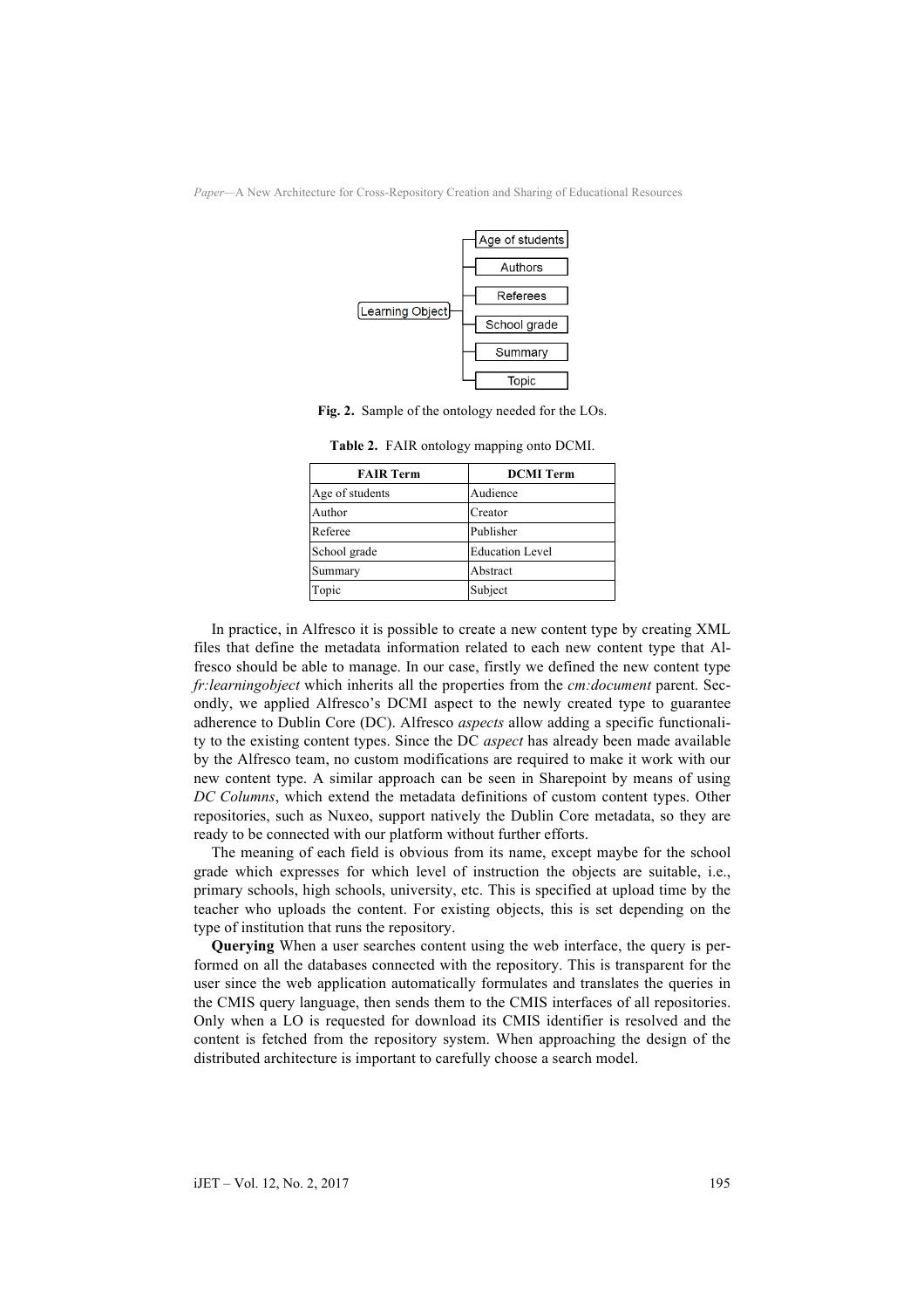Two are the main possibilities [55]:

- Indexed search: This model implies the maintenance of a single centralized index which maps each entry to a corresponding position in the repository.
- Federated search: This model requires that each time a query is formulated, this has to be duplicated towards all databases of the repositories. No centralized index is needed but the response time is slower than in the previous case.

We chose the federated model because it fits better with a heterogeneous environment and the performance drawbacks were not so significant. In our specific case queries are duplicated towards the CMIS interface of all repositories through the authenticated connection established by the web application. Handling different distributed repositories in this way introduces a possible issue related to response latency. In our implementation, the handling of the parallel queries is done using a pool of threads. As soon as the threads are created a timer is set and, if a thread has not been joined before a given threshold time, is then terminated. In this way a user is guaranteed to receive a reply by the working repositories in a predetermined amount of time. The threshold value has to be tuned by considering the existing latencies between each of the repositories involved and the server where the web application resides. When all the results are collected from all the repositories, their ordering is performed locally by a module of the web application, then it is possible to pass the data to the visualization module. Since the results are collected asynchronously, the reordering process is somehow difficult. In our first prototype we decided to wait until all the threads have been joined and then perform the reordering. If the user expresses no particular filtering preferences, we apply an alphabetical reordering based on the learning object name. Another possibility could be to use the content ranking as an ordering key. This rank could be a measure of quality decided by the reviewers during the peer-review phase.

However, this approach implies the definition of a new term in the ontology which is not part of the Dublin Core ones. Other algorithms for reordering are also under investigation. By means of using some Javascript libraries, the rendered tables are sortable by the users using any of the table headers as key. A textual filter can also be applied in order to further refine the research. A sample web search result is shown in Fig. 3.

**User Management** Since the system must allow the creation and administration of a potentially large number of users, the definition of user roles is fundamental.

Apart from the administrator, who has complete control over the configuration of all tools, the other main roles are:

- staff member;
- referee;
- registered user:
- anonymous user.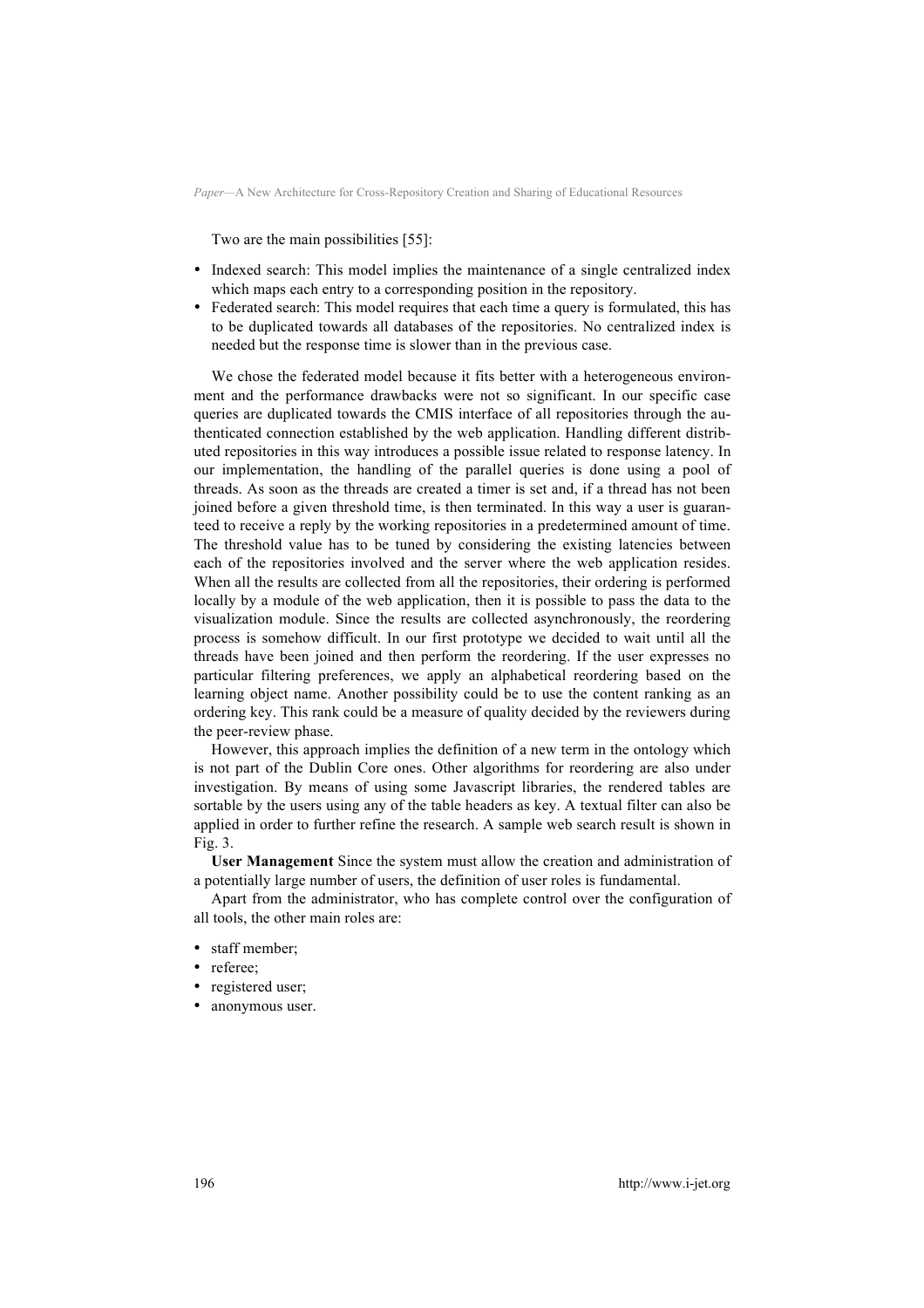| FAIR   | Saved searches<br>Courses<br>Help<br>Home                                                                                                                                 |                             |            |                       |      |                | Private area access |
|--------|---------------------------------------------------------------------------------------------------------------------------------------------------------------------------|-----------------------------|------------|-----------------------|------|----------------|---------------------|
|        | Query results                                                                                                                                                             |                             |            |                       |      |                |                     |
|        | In this page it is possible to select the desired contents, display a quick summary and download it. Selected<br>contents can be exported in zip or in the form of a book |                             |            |                       |      |                |                     |
| □      | Title                                                                                                                                                                     | Author                      | Subject    | School<br>grade       | Type | Summary        | Download            |
|        | Le strade dell'innovazione. Transizioni difficili e modelli alternativi                                                                                                   | Adriana Luciano             | Sociologia | Università            | B    | $\circ$        | $\odot$             |
|        | Cooperare per innovare. ICT, imprese e territorio                                                                                                                         | Mariella Berra              | Sociologia | Università            | B    | $\circ$        | $\bigcirc$          |
| ⋒      | E le scuole stanno a guardare. Esperienze e rappresentazioni del<br>dopo-diploma in Piemonte                                                                              | Manuela Olagnero            |            | Sociologia Università | Ŀ    | $\circledcirc$ | $\odot$             |
| $\Box$ | Innovatori in famiglia? Responsabilità famigliari e ideologie di genere dei<br>lavoratori della conoscenza                                                                | M.C.Belloni, R.<br>Carriero |            | Sociologia Università | Þ    | $\circ$        | $\odot$             |
|        | Cui bono? Rappresentazioni e aspettative sulla scuola secondaria in<br>Piemonte                                                                                           | R. Albano, S.<br>Bertolini  | Sociologia | Università            | Ŀ    | $\circ$        | $\omega$            |
|        | Create your book<br>Download zip                                                                                                                                          |                             |            |                       |      |                |                     |

**Fig. 3.** Screenshot of the results of a sample query.

A different set of permissions is granted to each category of users, according to Table 3. . Apart from the anonymous user, all other roles require a registration to the web application. For example, an anonymous user can only search for materials and perform basic operations. Registered users, once logged in, can access a personal dashboard that allows to review the past taken actions, the saved files, the comments and the sharing state of their CLOs. In addition, they can insert new materials in the repository and the corresponding metadata information.

| Table 3. | User permissions. |  |
|----------|-------------------|--|
|          |                   |  |

| <b>User</b> | Query | Save/Upload | <b>Review</b> | <b>Delete</b> |
|-------------|-------|-------------|---------------|---------------|
| Anonymous   |       |             |               |               |
| Registered  |       |             |               |               |
| Referee     |       |             |               |               |
| Staff       |       |             |               |               |

The role of the referee is to approve any of the uploaded material, which is by default not visible to other users, for publication. Referees are typically voluntary teachers (i.e., a set of registered users) that offer their expertise to check the uploaded LOs by other users. Typical evaluation criteria include the appropriateness of the content for the declared school grade, proper attribution of sources and absence of mistakes. Moreover, they are also checked to ensure they can be played without any visualization issue. This should ensure that the quality of the LOs in the repositories stays at an acceptable level. Staff users have complete control over the materials, including the possibility to delete objects from the repository.

**Repositories Integration using CMIS** CMIS is a standard for interoperability between content management systems. It allows to connect together repositories of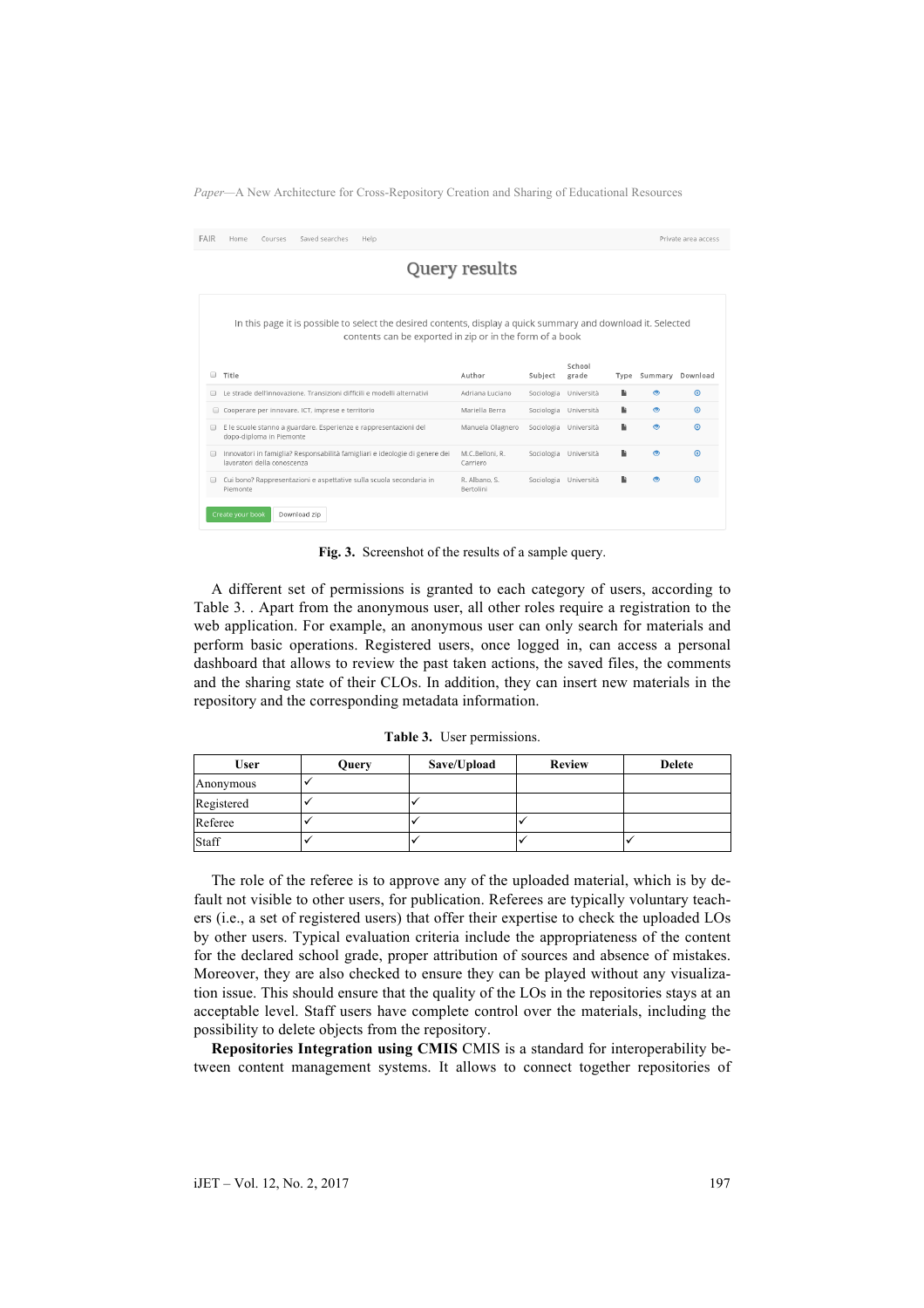different nature without using a custom-written proxy to translate each call in different proprietary languages. Using its API it is possible to achieve a high level of flexibility, writing code just once for all the CMIS compliant repositories.

The standard handles the contents by means of two abstract entities: folders and documents. This is perfectly aligned with the design of our FAIR architecture since we are building a hierarchical structure of folders and objects. Using the API, through the CMIS service it is possible to interact with the connected repository and perform the main actions required by FAIR.

The CMIS standard is supported by a growing number of repository vendors. Alfresco and Nuxeo are probably the best supported solutions on the market but also the latest versions of Sharepoint are, for instance, compatible with the standard. Since Drupal is mainly written using PHP, in the development of the connector module the CMIS PHP API was used. In comparison to other more complete connectors such as the Java one, this API does not fully map the Alfresco features into the CMIS API yet but the community is working towards their completion.

CMIS requires to perform an initial authentication as a user of the repository to be able to perform actions. In our prototype configuration all the users of the web application are users for the Drupal system. All the users of the platform are mapped to a single Alfresco user by our Drupal system, i.e., from the repository side a single user is performing all the actions. This is also the most convenient choice for the repository administrators since they just need to create a user and grant access to it. However, this solution also hides the actual users performing the actions from the point of view of the repository administrators. For this reason, it may not be optimal for network administrators and security managers which potentially need to review the Drupal logs to determine the actual users responsible for given actions. To provide more choices about this aspect, a direct mapping between Drupal users and the users of each repository is under investigation for the next version of the prototype.

#### **3.3 Example Usage**

This subsection provides some examples of the activities that each of the main actors involved (teachers and learners) can perform using the web application. They are summarized in Fig. 4.

**Teachers** An activity that a teacher typically does, apart from uploading, is searching. This can be conducted on the metadata inserted by other users during the upload phase, and advanced querying and filtering is possible. Results are presented in the form of tables, with short previews of the content itself. Using the same visualization technique as the major search engines it is easy to spot and select the most appropriate results.

Selecting some content allows to export them in a single archive (e.g., compressed with ZIP), or some editing activities can be carried out. In the first case, the user will find the selected material as well as other supporting files to allow easy usage and presentation of the material. In particular, two HTML5 slideshows are included in the archive. One simply contains the metainformation about the content itself. The other allows to display the content easily on an interactive whiteboard environment. In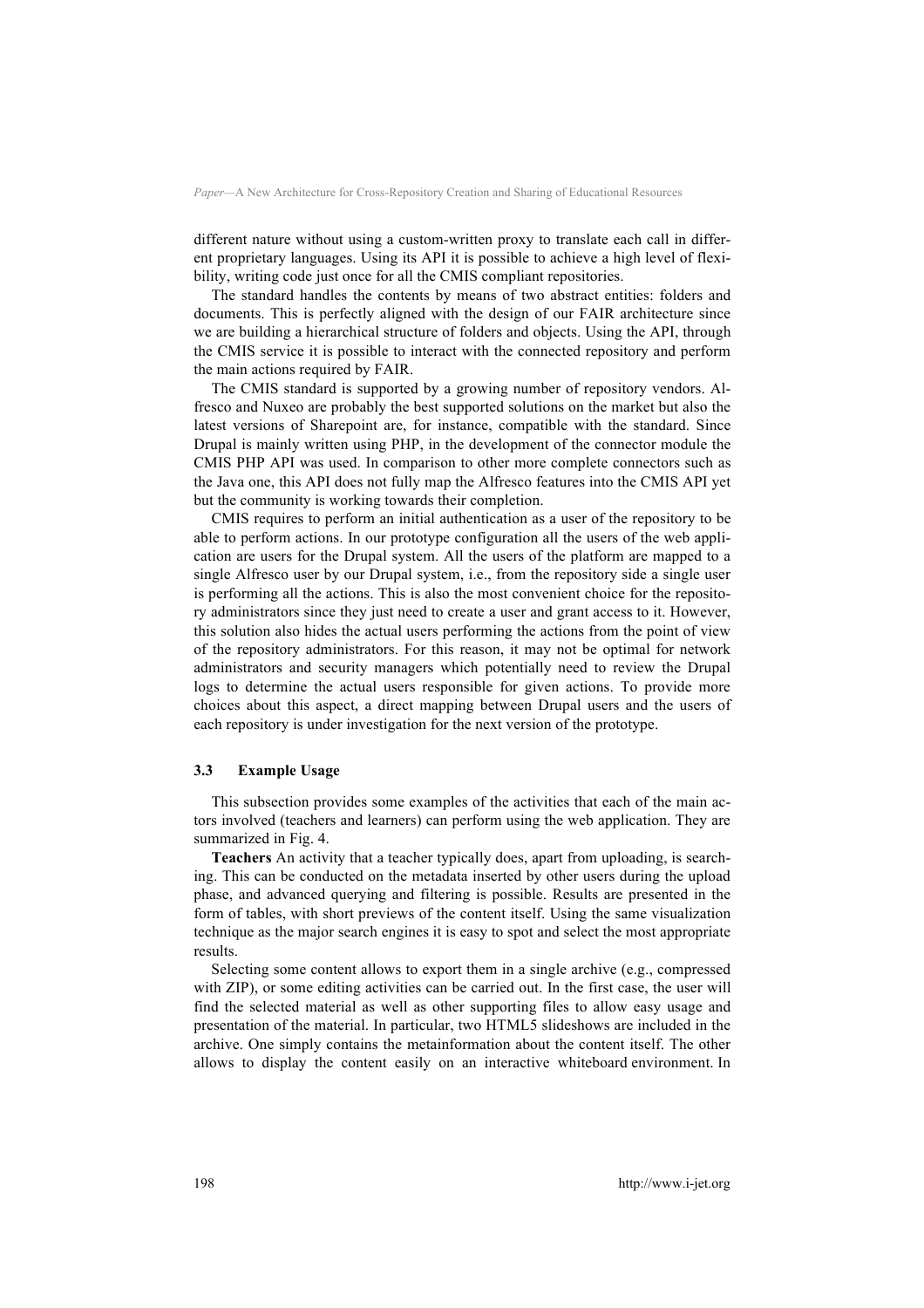

**Fig. 4.** Example of tasks performed by teachers and learners.

particular, few, big icons are displayed to ease the selection also with imprecise pointing devices (e.g., interactive whiteboards). The advantage of using HTML5 is that the whole presentation can be played inside the browser, with clear advantages in terms of portability.

Once the content is selected, the teacher can edit it in several ways. The editing page offers the possibility to reorder the contents, to select just some parts of it (i.e., only some pages of a text document) and to export the whole selection as a single PDF file. This is very convenient for teachers preparing content by splicing together several text documents since it allows to share a CLO instead of a collection of links to sparse contents. The final CLO can be automatically created on-the-fly and be exported.

During the upload phase, an authenticated user with upload permissions (which is the typical role of the teacher) can populate the repository with new objects. Metadata are entered by means of forms, one of which is specifically aimed at inserting tags. Those can be inserted by the authors or the referees after reviewing the uploaded content. When a teacher creates a complex LO comments can also be added, so that other teachers who would like to use the content itself can have additional side information about potential usages. This again leads to a new set of metadata which can be useful in the search process for other educators.

Finally, note that some teachers can also act as referees. Fig. 5 shows a screenshot of the advanced actions available to them. In addition to all the possibilities already described, referees have the option to approve the content, uploaded by other registered user, for publication.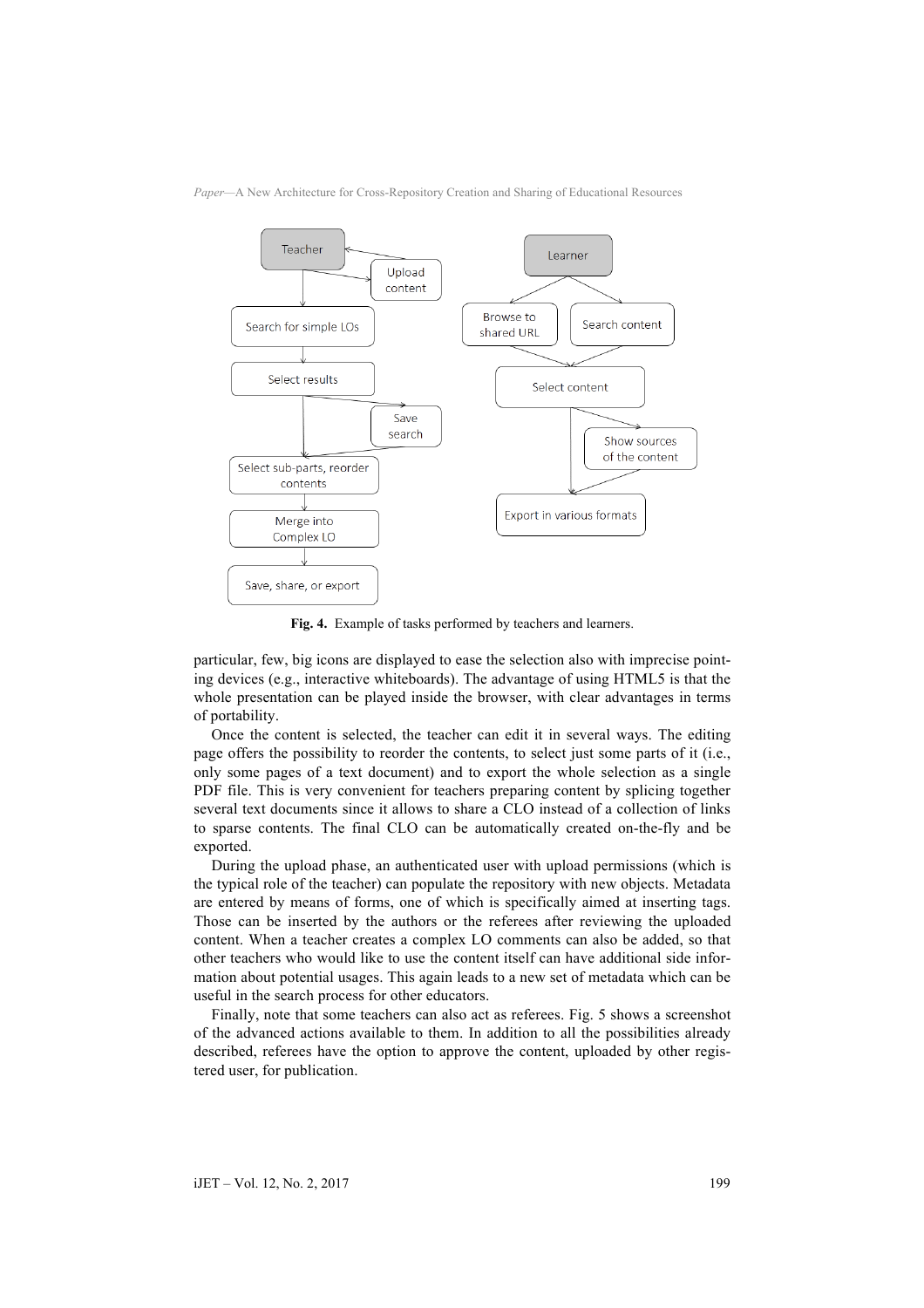

**Fig. 5.** Screenshot of the advanced actions available to a user in the referee category.

**Learners** They typically use the web application for two reasons: they received a URL from a teacher pointing to some LOs prepared in advance for them or they want to look for new educational material. In the first case the URL shows not only the final CLO as edited by the author but also it provides pointers to all the sources used in the CLO. In this way, the learners can decide whether to download the CLO, revise all the sources, or download only parts of the CLO. This possibility increases the amount of flexibility of the web platform, i.e., the content can be tailored to the specific needs of each learner, e.g., depending on the device used for that specific access. The learner can also search for new material exactly as the teacher does, without the need of logging into the web application.

### **4 Experimental Evaluation**

This section aims to evaluate the proposed architecture from the point of view of the user experience by means of quantitative and qualitative results. First, objective performance parameters will be presented, in particular the response time of the CMIS queries done through the web interface. This is to ensure that the designed system does not incur in performance issues due to the need to handle LOs that are inherently distributed. Then, in order to assess the perceived user experience, e.g., the simplicity of the user interface as mentioned in the objectives, we asked the users' opinions through a questionnaire. The evaluation relies on a prototype which has been implemented and is currently tested at our technical university in a live environment.

We are currently using a live installation of the prototype available to all users involved in the experimentation.

Table 4. reports summary information about such an installation. Two repositories are involved, i.e., the Alfresco repository that the university set up for this experimentation and a Nuxeo repository used for tests that will soon be replaced by the Nuxeo repository of the other university in our city. Note that the total values for the FAIR platform may be lower than the sum of the individual repositories due to some overlaps. There are 36 registered users, some of them performed and tested several actions, including upload of LOs. Learning objects represent different types of contents, i.e., text documents, images, video lectures, covering 18 subjects. The cut and merge feature has been tested by the users producing 225 CLOs that are currently stored in the web application, drawing from the existing LOs in the two repositories.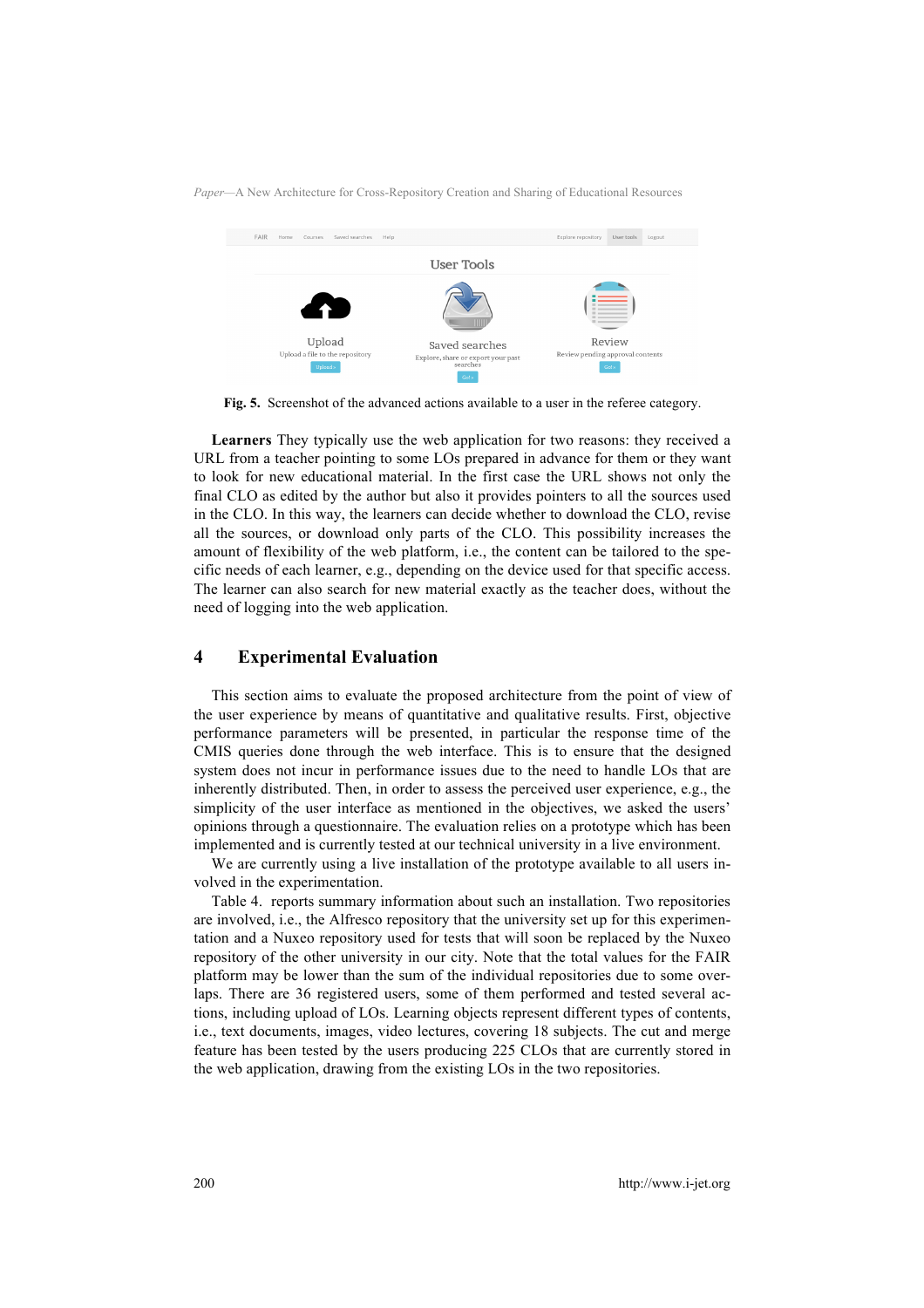|                  |                                                    | <b>Repository-specific information</b> |             |  |  |
|------------------|----------------------------------------------------|----------------------------------------|-------------|--|--|
|                  | Our University (Alfresco) Other University (Nuxeo) |                                        | <b>FAIR</b> |  |  |
| Learning Objects | 1127                                               | 221                                    | 1348        |  |  |
| School grades    | n                                                  |                                        |             |  |  |
| Subjects         | 15                                                 |                                        | 18          |  |  |
| Authors          |                                                    | 25                                     | 100         |  |  |
| Uploaders        |                                                    |                                        | 31          |  |  |
| <b>CLOs</b>      |                                                    | 225                                    |             |  |  |

**Table 4.** Summary information about the current status of the project.

#### **4.1 Quantitative Evaluation**

**Setup of the Distributed Test System** In order to evaluate the performance of the platform, a set of tests have been run on a distributed system of repositories to simulate a real use case in heavy load conditions. All the tests measure the response time of FAIR when performing both typical and demanding operations that users might do while interacting with the web application. We focus on latency since it is known to be an important parameter that can heavily influence the user experience [56]. Ten repositories have been included in our test system: 5 instances of Alfresco CE and 5 of Nuxeo.

To quickly create a large and geographically distributed test system we relied on the Amazon AWS infrastructure which offers the possibility of selecting different data centers distributed worldwide. Since the systems in use require a minimum of 4 GB of RAM, we selected the *m3.medium* type of virtual machine (VM). Five data centers have been used for the test. In each of them, we instantiated both an Alfresco and a Nuxeo VM, for a total of 10. Two instances of *m3.large* VM have also been used to check if the availability of a higher quantity of RAM (i.e., 8 GB) could somehow improve the final performance. Since no particular improvements could be observed in the querying performance, *m3.medium* machines appear an appropriate choice for the sake of the tests. Each repository has been loaded in advance with a different amount of Learning Objects, ranging from 1,000 to 10,000 to emulate a heterogeneous scenario in terms of repository sizes. Having large repositories in the test is important since their size might influence the response time. Table 5. summarizes the characteristics of the repositories in the setup.

**Web Application Performance** The first set of tests had been designed to evaluate the response time of a query selecting a specific field, i.e., the title associated with the LO. This simulates a real use case scenario where users specify which terms to search by means of input forms within the web application. In order to assess the scalability of the system, we first run a set of queries connecting just one repository and then we repeated the same ones connecting all the 10 available repositories. To avoid being overloaded by results when repositories have many objects we limited the maximum number of results to 50 items for each repository. This is consistent with the typical experience of a web page which only shows, on the first page, a given maximum number of results. Note that the CMIS API allows to easily specify such limit. Results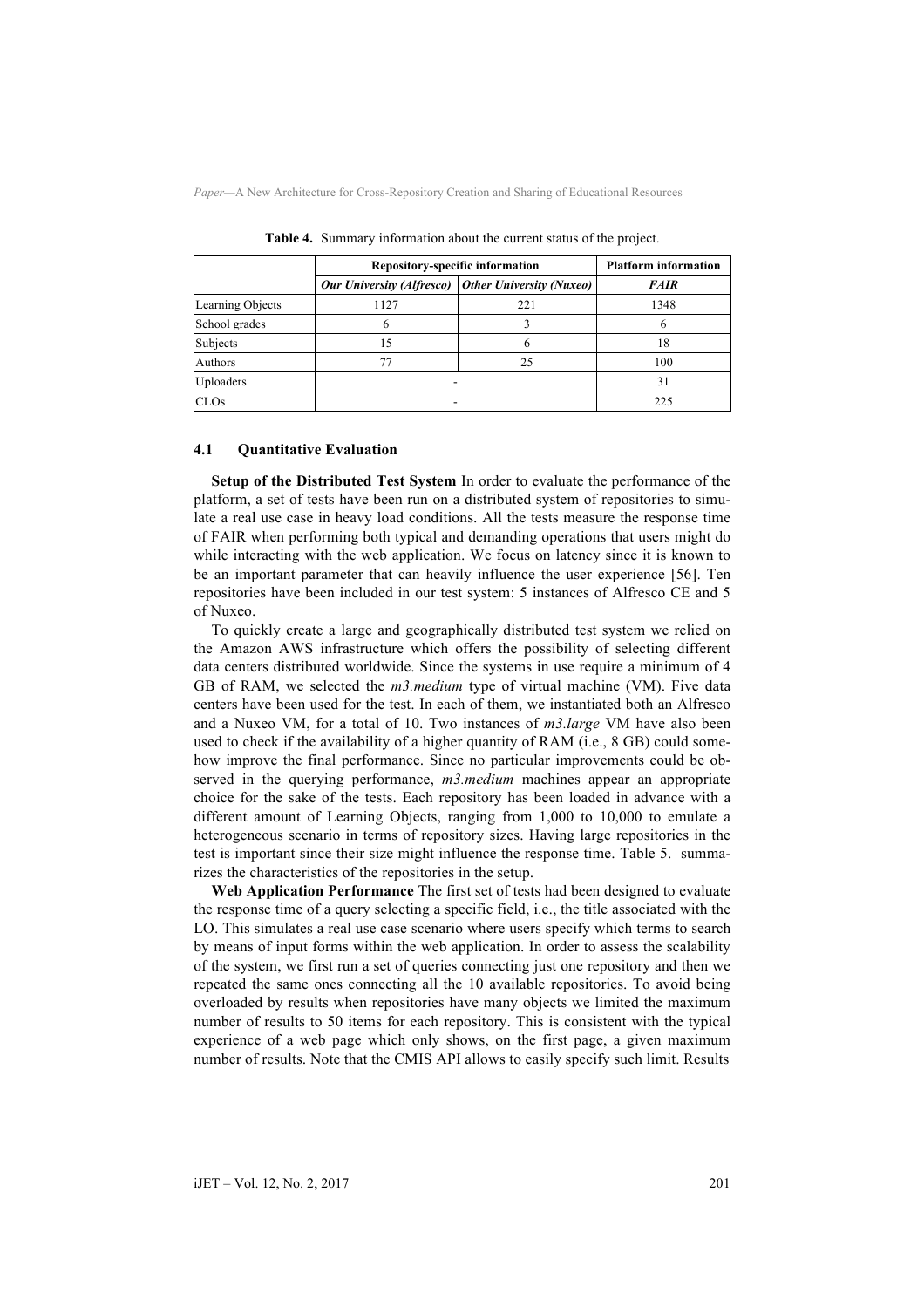| <b>Table 5.</b> Characteristics of the repositories included in the test system. Virtual machines (VM) |
|--------------------------------------------------------------------------------------------------------|
| have been provisioned using the Amazon AWS Virtual Servers in the Cloud infrastruc-                    |
| ture.                                                                                                  |

| Software (version)  | Location    | Server type | <b>RAM</b> | LOs    |
|---------------------|-------------|-------------|------------|--------|
| Alfresco CE (2016)  | Ireland     | m3.large    | 8GB        | 10,000 |
| Alfresco CE (2016)  | Frankfurt   | m3 medium   | $4G$ B     | 1,000  |
| AlfrescoCE $(2016)$ | N. Virginia | m3 medium   | 4GB        | 1,000  |
| Alfresco CE (2016)  | California  | m3 medium   | 4GB        | 1,000  |
| Alfresco CE (2016)  | Sydney      | m3 medium   | 4GB        | 2,000  |
| Nuxeo(8.2)          | Ireland     | m3.large    | 8GB        | 10,000 |
| Nuxeo(8.2)          | Frankfurt   | m3 medium   | 4GB        | 1,000  |
| Nuxeo(8.2)          | N. Virginia | m3 medium   | 4GB        | 1,000  |
| Nuxeo(8.2)          | California  | m3 medium   | 4GB        | 1,000  |
| Nuxeo(8.2)          | Sydney      | m3 medium   | 4GB        | 2,000  |

**Table 6.** Time (ms) taken to perform operations involving repository querying. The considered Alfresco repository is located in N. Virginia.

| <b>Query</b> term | 1 Alfresco     |       |                | <b>10 Repositories</b> |       |  |
|-------------------|----------------|-------|----------------|------------------------|-------|--|
|                   | <b>Results</b> | Time  | <b>Results</b> | Time                   | ence  |  |
| "Introduction"    | 30             | 2,758 | 62             | 3,082                  | 324   |  |
| "Jpeg"            | 4              | 1,962 | 122            | 4,467                  | 2,505 |  |
| "PDF"             | 50             | 3,078 | 389            | 3,991                  | 913   |  |
| "Python"          | 50             | 3,015 | 250            | 4,755                  | 1,740 |  |
| "Matematica"      | 23             | 2,207 | 115            | 3,962                  | 1,755 |  |
| "doc"             | 9              | 1,810 | 338            | 3,844                  | 2,034 |  |
| "Informatica"     | 5              | 1,554 | 55             | 2,864                  | 1,310 |  |
| "Elettronica"     | 16             | 2,028 | 166            | 4,308                  | 2,280 |  |
| "Biologia"        | 13             | 1,780 | 199            | 3,817                  | 2,037 |  |
| "Internet"        | 12             | 1,642 | 138            | 3,010                  | 1,368 |  |
| Average           | 21             | 2,183 | 183            | 3,810                  | 1,627 |  |

are shown in Table 6. . Times are measured using the development tools available in the Mozilla Firefox browser. Values show the total time required by the web application to query the database, handle the returned objects and finally process and display a table similar to the one shown in Fig. 3. For convenience, the last column shows the time difference between one repository chosen as reference and the ten-repository cases. As expected, the ten-repository case exhibits higher response times but the maximum response time increase is about 2.5 seconds. Therefore, it appears that the system can scale well, which is a desirable feature as highlighted in Section 1.

The previous values can be improved by showing fewer elements in the table and splitting the results in different pages to benefit user friendliness.

Another possibility could be to use a frontend framework capable of dynamically rendering the elements inside the page as soon as they are available. In this case, the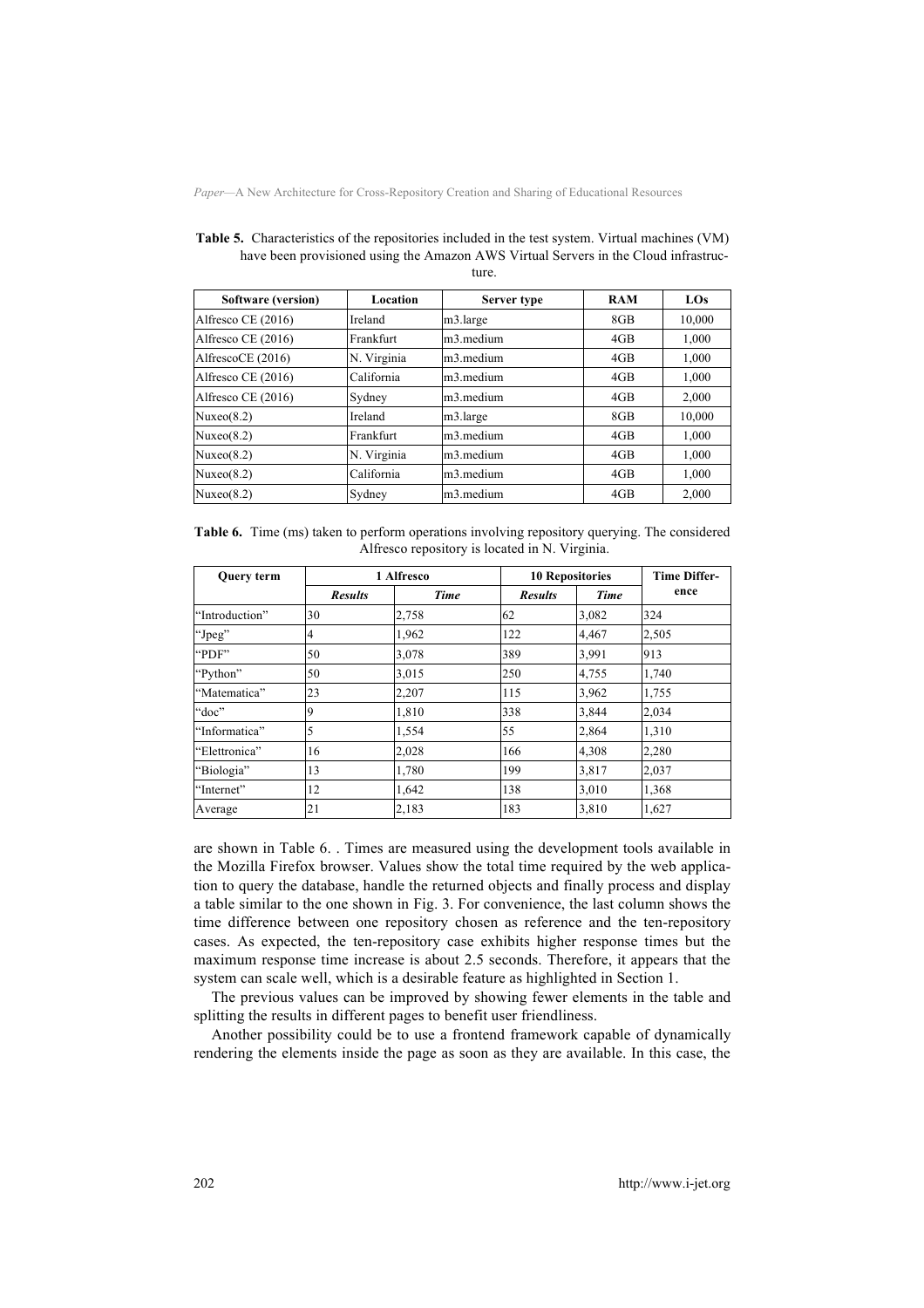fastest replies could be shown in advance so the user waiting times could be lowered. Furthermore, it is possible to slightly reduce the response time by means of some interface optimization tricks, such as aggregation and compression of CSS and Javascript resources, but the improvement is negligible (about 10 ms) with respect to the non-optimized web application.

Other experiments are devoted to test the more demanding operations, i.e., export of LOs after mixing and merging. This requires processing the LOs themselves in addition to querying and retrieving them. Note that some repositories already offer a few of the features provided by the web application. For instance, both Alfresco and Nuxeo, which are well integrated with the Libreoffice suite, offer the possibility to export LOs in other formats, such as PDF. However, such interfaces are different for each system and they cannot be accessed through a standardized channel such as the CMIS API. Therefore, the web application does the processing itself, by first retrieving the LOs from the remote repositories, then elaborating them locally to perform the requested operation. Table 7. shows results for a set of typical merge operations. Since users typically expect that the merge operation takes some time especially when it produces a large file, the values in Table 7. appears more than adequate for a good quality of experience. Moreover, note that even with a very heavy task such as merging 20 different resources to produce the equivalent of a large size electronic book of 569 pages, the time is still limited to less than one minute.

The last set of results addresses the case in which the user requests the creation of a single archive (e.g., a ZIP file) of a number of selected LOs so that they can be easily exported. They also include the time needed for the creation of an HTML5 file included in the ZIP to simplify the presentation of the LOs. This was a suggestion by the early users of the system that wanted to avoid navigating the folder tree in the ZIP file especially when the content was meant to be immediately presented on screen. The HTML5 file included in the ZIP can, in fact, run on any HTML5 compliant browser. Results are shown in Table 8. .

From a technological perspective, a background thread starts as soon as the user selects the execute button. The user can continue the navigation and, as soon as the file will be ready for download, a notification appears. This helps improving user friendliness and avoiding long waiting times. In order to evaluate these results, we rely on[56], which shows that the quality of experience for a download task is considered acceptable, i.e., graded from 3 to 4 (out of 5), if the download takes between about 20 and 60 seconds for a 10 MB file.

Therefore, in all cases the quality of experience is good. Hence, we conclude that the optimized performance objective stated in Section 1 has been achieved.

**Actual Usage Cases** A logging tool has been used in the prototype to investigate the activity of the users through the platform, in order to get an overview of users' behavior. The analysis shows that users, after signing in to the platform, search for content, and most of the time download single LOs directly. Some users create a CLO from the content found by the searches. The CLO is, in a few cases, saved in the personal dashboard.

Many users then take advantage of the possibility of creating live streaming sessions in which the content just searched or created is typically imported. Note that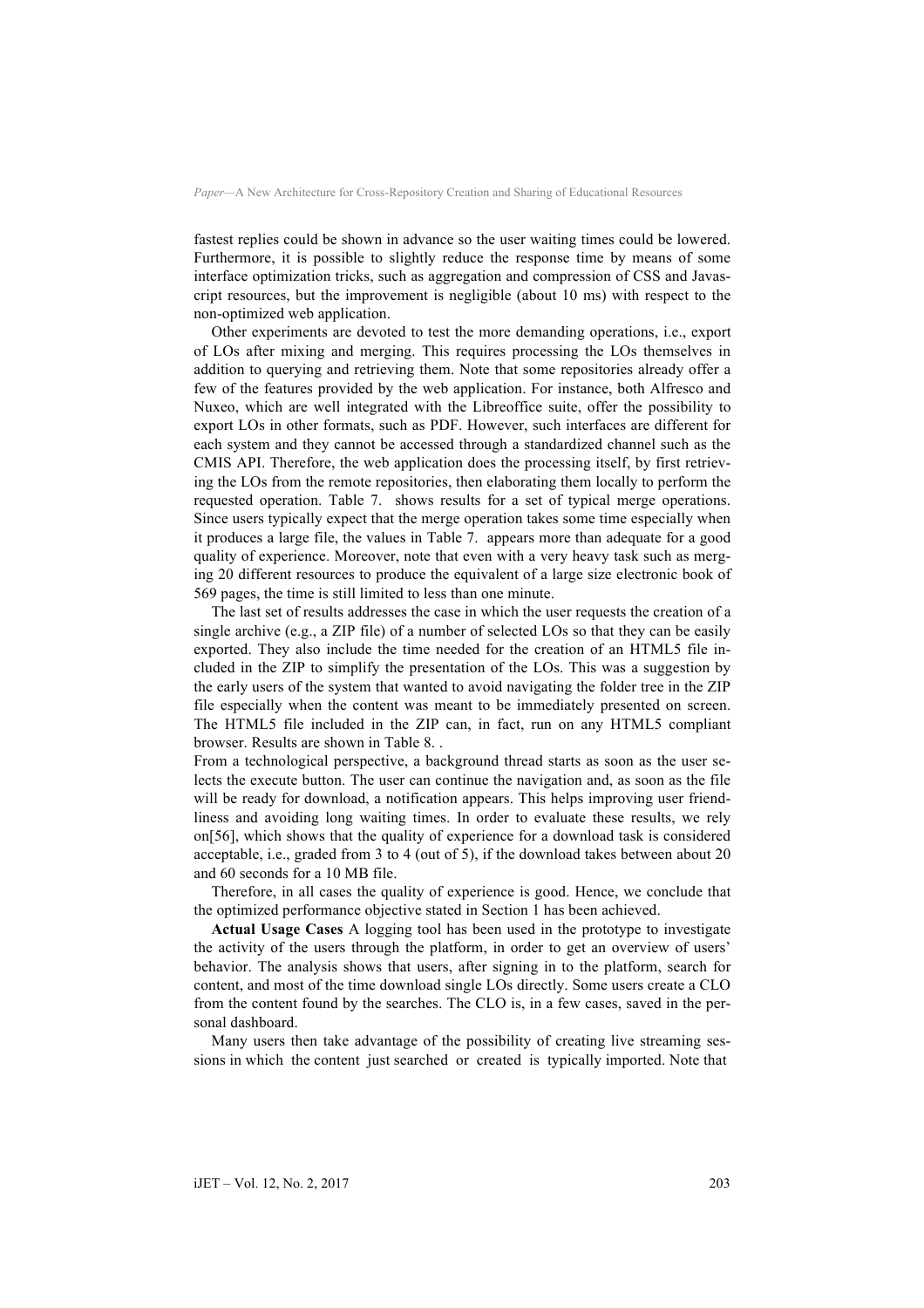| <b>Table 7.</b> Time required to perform the given merge operation. |  |
|---------------------------------------------------------------------|--|
|---------------------------------------------------------------------|--|

| Number of files                 | <b>Resulting pages</b> | Time (ms) |
|---------------------------------|------------------------|-----------|
| $\overline{5}$ (5 random repos) |                        | 9.544     |
| $10(1)$ for each repo           | o٣                     | 11.753    |
| $20(2)$ for each repo)          | 569                    | 54.572    |

**Table 8.** Time required to perform the test.

| Number of files        | Total size (MB) | Time (ms) |
|------------------------|-----------------|-----------|
| $10(1)$ for each repo  |                 | 15.430    |
| $20(2)$ for each repo) | 38.5            | 26.588    |
| $40(4)$ for each repo) | 104             | 62.341    |

about 80% of the times the user also activates session recording. Such a high percentage seems to indicate that many of the registered users of the platform are educators that need to search for material to use in their online lectures. Some of them are recoding the session for later usage, probably because it can be easily exported to MOOC platforms or be played, either online or offline, after download. Even in such a rather complex scenario which requires the integration between the streaming platform and ours, we did not experience any particular technical issue apart from the need, in the initial phase, for minor bug fixes.

Unregistered users, which are typically learners (since educators often use a login, needed to save work and initiate streaming sessions), almost always land directly on the home page. Such a behavior suggests that the URL creation tool, available in the platform, to directly point to content is not used much. We also noted that unregistered users typically start searching and exploring the LOs, and in some cases, they download entire sets of materials which have been pre-packaged by staff members. This fact highlights that platforms offering a significant set of blocks of already prepared and revised contents seems to be very appealing for users.

#### **4.2 Qualitative Evaluation by Users**

In the context of platform and content evaluation for future developments we asked a set of users about their opinion through a questionnaire about their experience with FAIR. The set of respondents included both registered and unregistered users for a total of 19 persons, balanced in gender and age (ranging from 26 to 65). The large majority of them has a master in some technical field and are reasonably familiar with technology. Only three have a social sciences background.

The questions proposed to the users have been prepared in relation to the objectives of this work stated in Section 1. Questions included the evaluation (on a 1 to 5 scale) of the easiness of navigating the website, the satisfaction in the organization of the web interface functionalities, the perceived response time of the web interface and easiness of using the interface in general. Open questions included the possibility to describe any issues experienced during navigation, the most interesting functionali-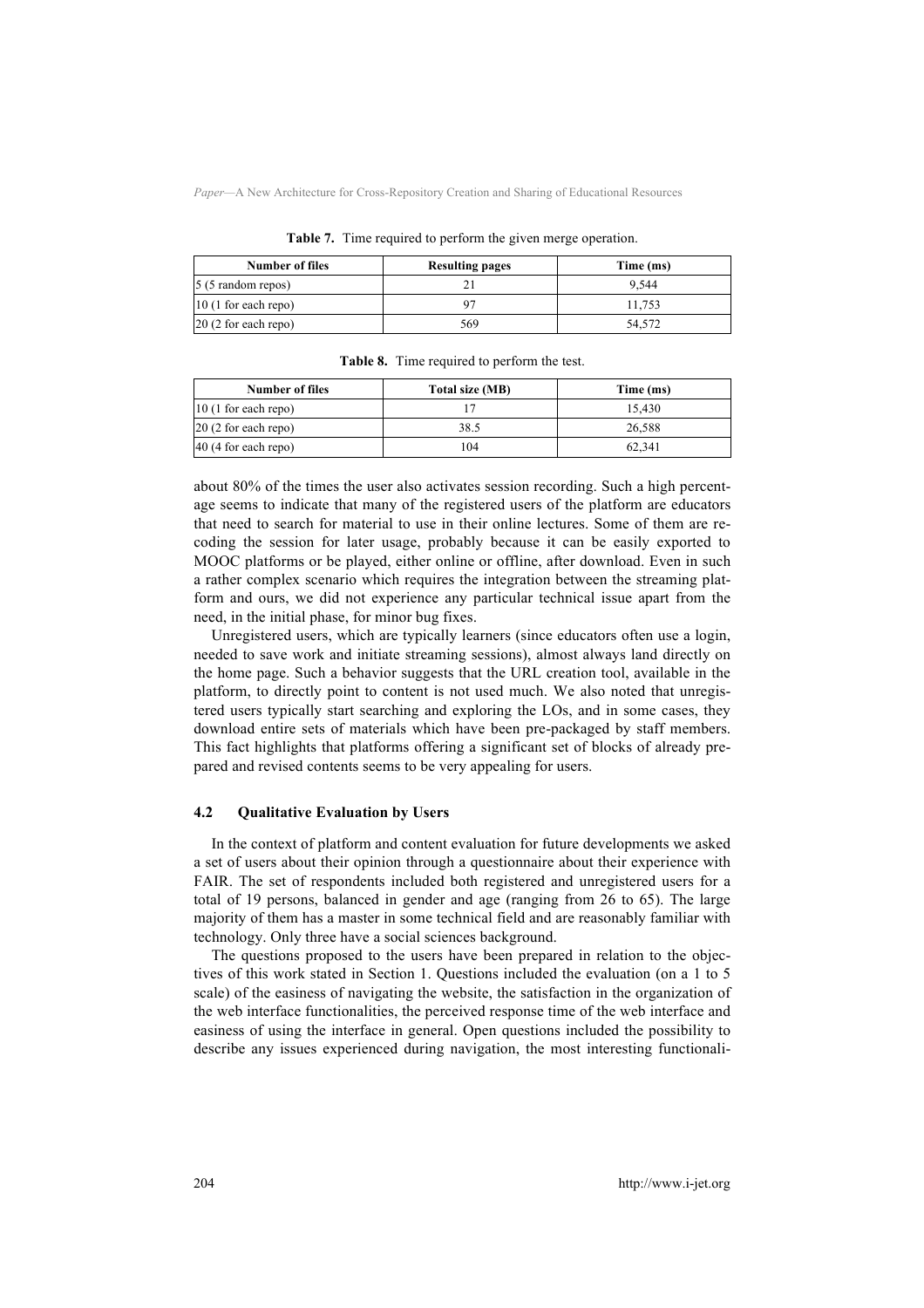ties, their experience with different devices and free comments. Moreover, we asked all the users if they expect to reuse the website in the future.

Easiness of navigation scored about 4.1 out of 5, organization of the web interface was about 3.9, perceived response time was about 3.6, and easiness in using the interface was about 4.2. The open questions did not highlight any particular difficulty in navigation, whereas one of the most interesting functionalities indicated by the users is the possibility, after merge operations, to automatically generate a PDF file with all the content. In the free comments, some users particularly appreciated the possibility to download an HTML5-based presentation that can run entirely inside the browser. On the downside, we still need to work on the content adaptation functionality since it does not seem to work correctly for some mobile users due to issues about supported video formats. All but two users expect to reuse the site sometimes in the future. Therefore, we believe that the objectives stated in Section 1 have been achieved and the perceived quality of experience of the users is good.

### **5 Conclusion**

This work presented FAIR, an architecture to integrate LO repositories by means of a unified and transparent access through a web-based interface. FAIR is licensed as open source software, and it relies only on other open source software for installation and operation. It is a web-based application with a particularly simple interface, yet it allows to perform even complex operations such as cut, paste, merge of different LOs entirely online without the need to download any LO. Newly created LOs (i.e., CLO) can then be shared or downloaded. In the latter case, they can be archived in a way which allows to easily play them simply through a recent HTML5 browser. Results show that the performance of the application is good when measured both objectively through response times and subjectively through user experience. Future work will be devoted to test the application in more complex scenarios. In particular, we are in the process of concluding an agreement for a locally-funded project about improving high-school teaching in which nearly all high schools in our local area will participate. This would allow to significantly enlarge the user base and to perform more indepth tests so that, in case the system will be selected by the Ministry of Education as one of the platforms at the national level for e-learning, the architecture will be very well tested.

#### **6 References**

- [1] P. Brusilovsky et al., "Increasing adoption of smart learning content for computer science education," in Working Group Reports of the 2014 on Innovation & Technology in Computer Science Education Conference. ACM, 2014, pp. 31–57.
- [2] "Alfresco project." (2017, Jan 24) [Online]. Available: https://www.alfresco.com
- [3] "Nuxeo platform." (2017, Jan 24) [Online]. Available: http://www.nuxeo.com
- [4] M. Burns and G. P. Schell, "Merlot: a repository of e-learning objects for higher education," E-service Journal, vol. 1, no. 2, pp. 53–64, 2002.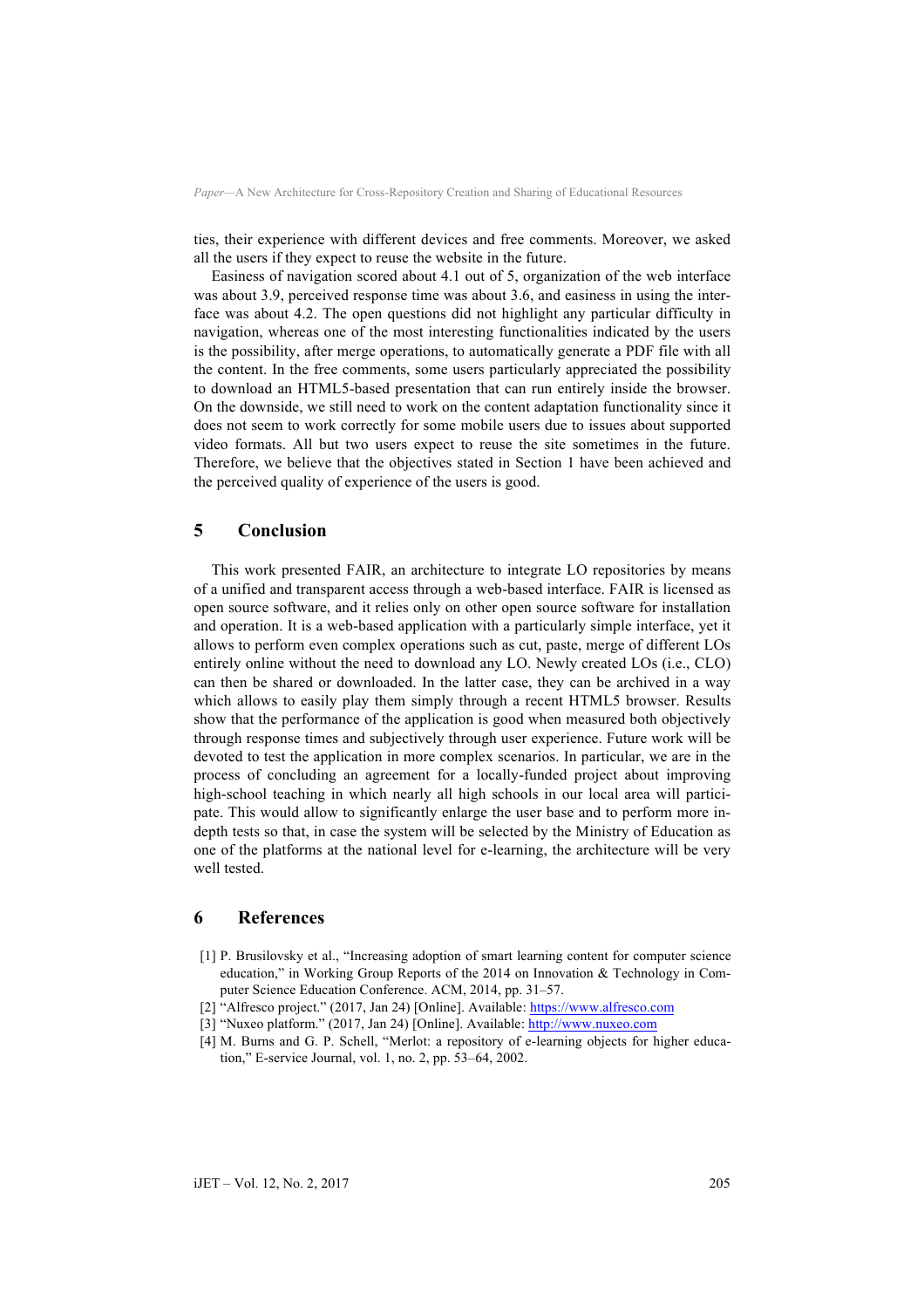- [5] H. Abelson, "The creation of opencourseware at MIT," Journal of Science Education and Technology, vol. 17, no. 2, pp. 164–174, 2008. https://doi.org/10.1007/s10956-007-9060-8
- [6] E. N. Forte, M. H. Wentland Forte, and E. Duval, "The ARIADNE project (part 1): knowledge pools for computer-based and telematics-supported classical, open and distance education," European Journal of Engineering Education, vol. 22, no. 1, pp. 61–74, 1997. https://doi.org/10.1080/03043799708923438
- [7] M. Gaebel, V. Kupriyanova, R. Morais, and E. Colucci, "E-learning in European education institutions," European University Associations (EUA) Publications, 2014.
- [8] A. Bucciero, L. Mainetti, and R. Vergallo, "Structuring repositories of educational experiences: A case study," in IEEE Global Engineering Education Conference (EDUCON), April 2012, pp. 1–9.
- [9] "GLOBE: Global learning objects brokering exchange." (2017, Jan 24) [Online]. Available: http://globe-info.org
- [10] S. Ternier, E. Duval, D. Massart, A. Campi, S. Guinea, and S. Ceri, "Interoperability for searching learning object repositories: the ProLearn query language," D-Lib Magazine, vol. 14, no. 1, 2008. https://doi.org/10.1045/january2008-ceri
- [11] M. Hatala, G. Richards, T. Eap, and A. Shah, "Secure communication layer for scalable networks of learning object repositories," in E-Learning Networked Environments and Architectures. Springer, 2007, pp. 276–305.
- [12] B. Simon, D. Massart, F. Van Assche, S. Ternier, E. Duval, S. Brantner, D. Olmedilla, and Z. Miklos, "A simple query interface for interoperable learning repositories," in Proceedings of the 1st Workshop on Interoperability of Web-based Educational Systems, 2005, pp. 11–18.
- [13] D. Boehringer and H. Bernlohr, "CampusConnect: An open-source initiative to connect learning management systems," in IEEE Global Engineering Education Conference (EDUCON), 2014, pp. 134– 141. https://doi.org/10.1109/educon.2014.6826080
- [14] G. Kortemeyer et al., "The LearningOnline network with computer-assisted personalized approach (LONCAPA)." (2017, Jan 24) [Online]. Available: http://www.loncapa.org/papers/cyprusloncapa.pdf
- [15] D. Choy, R. McVeigh, and F. M<sup>er</sup> uller, "Content management interoperability services CMIS version 1.0," OASIS Standard, 2010.
- [16] H. Xu, "Factors affecting faculty use of learning object repositories: an exploratory study of Orange Grove and Wisc-Online," Ph.D. dissertation, University of North Texas, 2011.
- [17] "Creative Commons BY-SA 3.0 IT license," (2017, Jan 24) [Online] http://www.creative commons.org/licenses/by-sa/3.0/it/deed.it
- [18] W. Schweibenz and J. Sieglerschmidt, "Curating digital heritage by MusIS the southwestern German museum network," in Proc. Annual Conference of CIDOC, Athens, Greece, 2008.
- [19] "IEEE learning technology standards committee." (2017, Jan 24) [Online]. Available: https://www.computer.org/web/standards/learning-technology
- [20] "Centre for excellence for teaching and learning in reusable learning objects (RLO-CETL)." (2017, Jan 24) [Online]. Available: http://web.archive.org/web/20160304101716/http://www.rlo-cetl.ac.uk/
- [21] L. Campbell, "Engaging with the learning object economy (ch.4)," in Reusing online resources: A sustainable approach to e-learning. Routledge, 2003, pp. 35–45.
- [22] D. A. Wiley, "Connecting learning objects to instructional design theory: A definition, a metaphor, and a taxonomy," in The instructional use of learning objects, D.A. Wiley, Ed. Agency for Instructional Technology, 2002.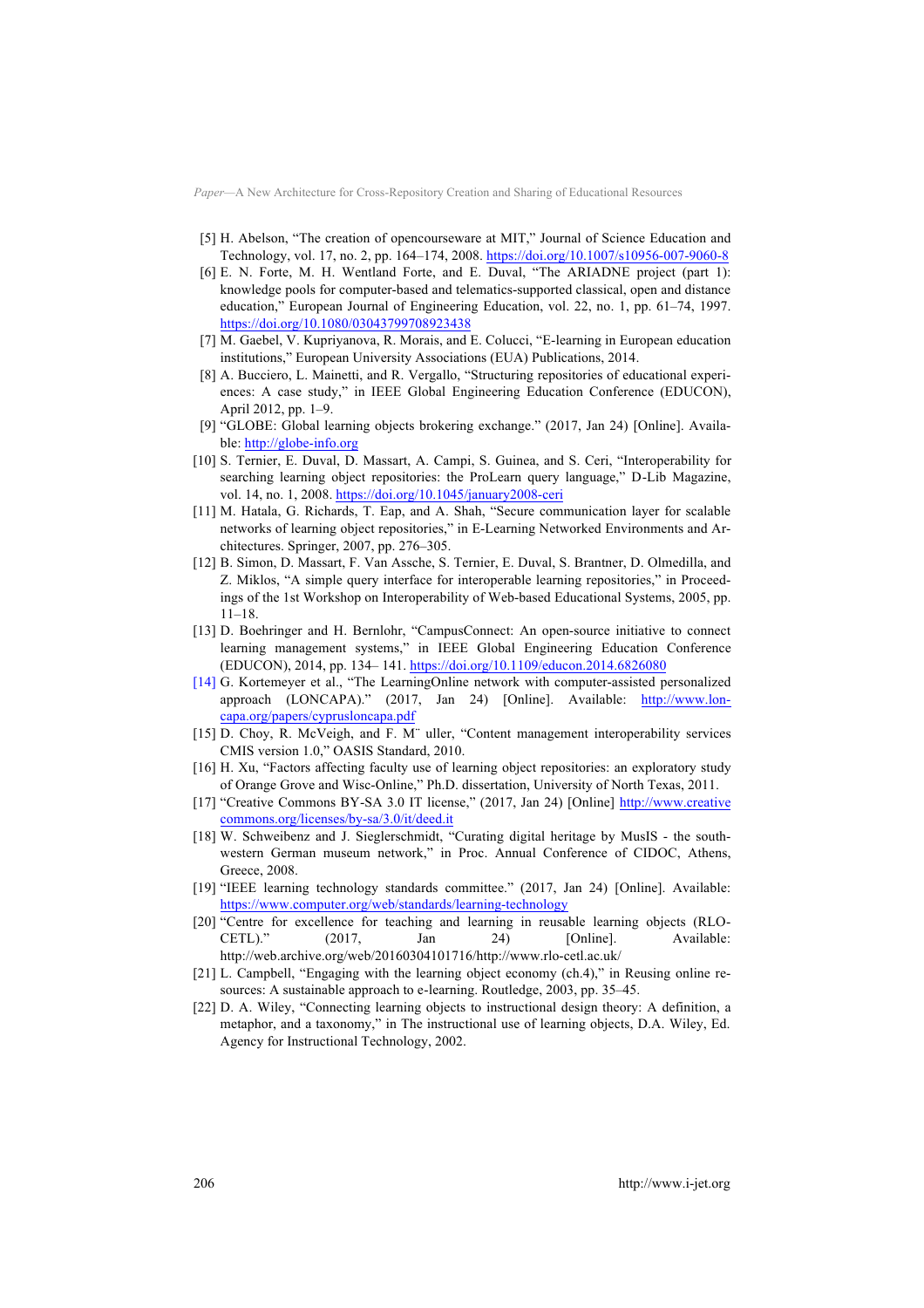- [23] O. Bohl, J. Scheuhase, R. Sengler, and U. Winand, "The sharable content object reference model (SCORM) — a critical review," in Proc. Intl. Conf. on Computers in Education, Auckland, New Zealand, Dec. 2002, pp. 950–951. https://doi.org/10.1109/cie.2002.11 86122
- [24] "CMI012 AICC Packaging Specification (Version 1.0)," Sep. 2006. [Online]. Available: https://github.com/ADL-AICC/AICC-Document-Archive/releases/tag/cmi012v1
- [25] "IMS Content Packaging Specification Primer, Version 1.2 Public Draft v2.0," Mar. 2007. [Online]. Available: http://www.imsglobal.org/content/packaging/#v1p2
- [26] P. R. Polsani, "Use and abuse of reusable learning objects," Journal of Digital Information, vol. 3, no. 4, 2003.
- [27] N. Friesen, "Interoperability and learning objects: An overview of e-learning standardization," Interdisciplinary Journal of E-Learning and Learning Objects, vol. 1, no. 1, pp. 23– 31, Jan. 2005.
- [28] "Moodle project." (2017, Jan 24) [Online]. Available: https://moodle.org
- [29] "Edmodo project." (2017, Jan 24) [Online]. Available: https://www.edmodo.com
- [30] J. Hylen, "Open educational resources: Opportunities and challenges," Proceedings of Open Education, pp. 49–63, 2006.
- [31] B. Wenk, "Open educational resources (OER) inspire teaching and learning," in IEEE Global Engineering Education Conference (EDUCON), Madrid, Spain, Apr. 2010, pp. 435–442. https://doi.org/10.1109/educon.2010.5492545
- [32] H. C. Davis, L. Carr, J. Hey, Y. Howard, D. Millard, D. Morris, and S. White, "Bootstrapping a culture of sharing to facilitate open educational resources," IEEE Transactions on Learning Technologies, vol. 3, no. 2, pp. 96–109, 2010. https://doi.org/10.1109/TLT .2009.34
- [33] "Registry of open access repositories." (2017, Jan 24) [Online]. Available: http://roar.eprints.org/view/year/
- [34] R. De Santiago and A. L. A. Raabe, "Architecture for learning objects sharing among learning institutions — LOP2P," IEEE Transactions on Learning Technologies, vol. 3, no. 2, pp. 91–95, 2010. https://doi.org/10.1109/TLT.2010.9
- [35] J. Klerkx, B. Vandeputte, G. Parra, J. L. Santos, F. Van Assche, and E. Duval, "How to share and reuse learning resources: the ARIADNE experience," in Sustaining TEL: From innovation to learning and practice. Springer, 2010, pp. 183–196. https://doi.org/10.1007/ 978-3-642-16020-2\_13
- [36] M. Hatala and G. Richards, "Pool, Pond and Splash: A Canadian infrastructure for learning object repositories," in Proc. of the 5th IASTED Int. Conference on Computers and Advanced Technology in Education (CATE), 2002, pp. 54–59.
- [37] "Connecting and extending peer-to-peer networks LionShare white paper," Oct. 2004. [Online]. Available: https://web.archive.org/web/20060111005319/http://lionshare.its.psu. edu/main/info/docspresentation/LionShareWP.pdf
- [38] "The Orange Grove." (2017, Jan 24) [Online]. Available: http://www.theorangegrove.org/
- [39] Fox Valley Technical College, "Wisc-online." (2017, Jan 24) [Online]. Available: http://www.wisc-online.com/
- [40] S. M. Baldiris, J. L. Bacca, A. N. Rojas, J. C. Guevara, and R. Fabregat, "LORSE: Intelligent meta-searcher of learning objects over distributed educational repositories based on intelligent agents," in Frontiers in Education Conference (FIE), Rapid City, SD, 2011, pp. 1–5. https://doi.org/10.1109/fie.2011.6142751
- [41] H. V. D. Sompel, M. L. Nelson, C. Lagoze, and S. Warner, "Resource harvesting within the OAI-PMH framework," D-Lib Magazine, vol. 10, n. 12, 2004.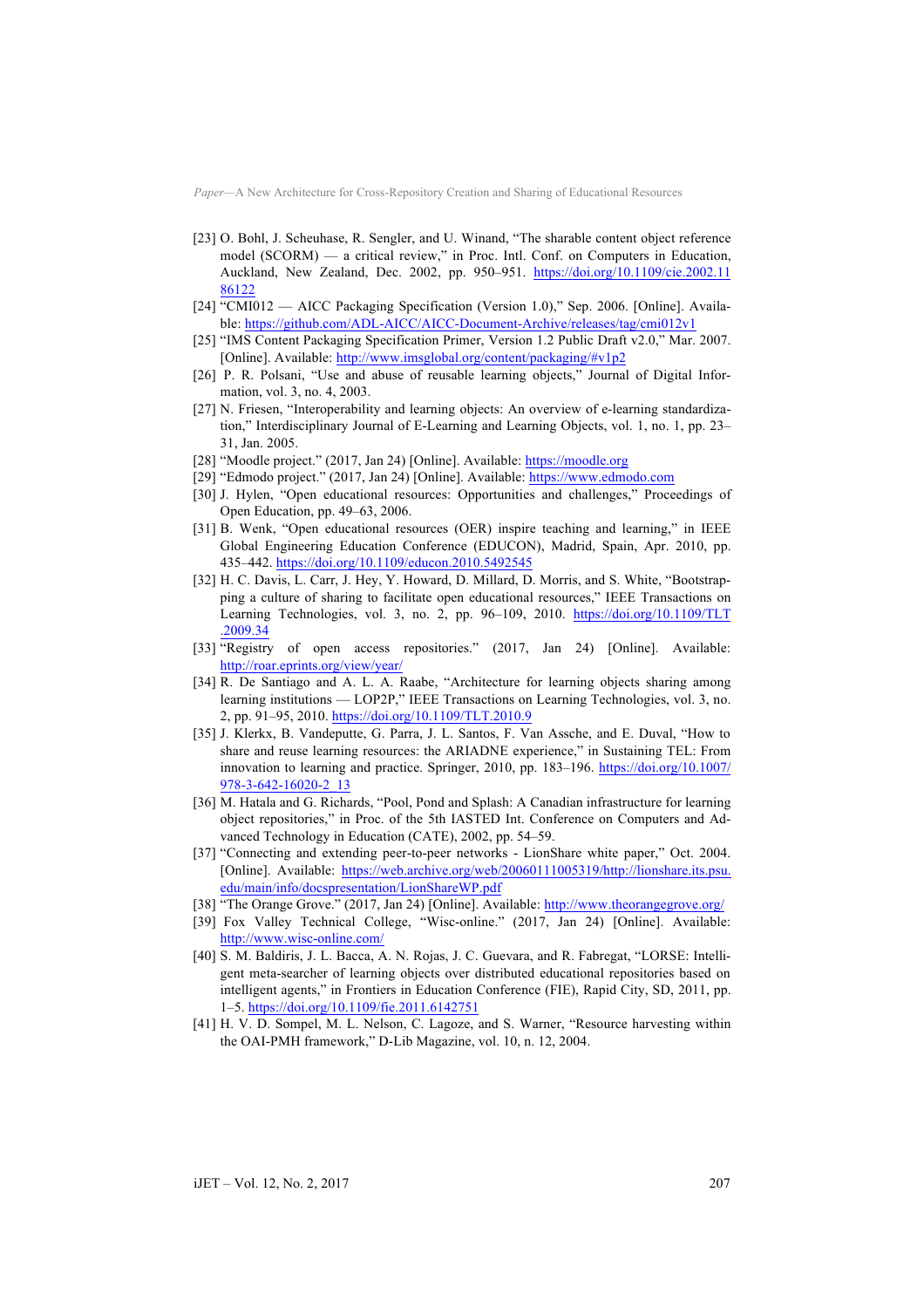- [42] A. Fuertes, M. Casals, N. Forcada, A. Giretti, M. de Grassi, S. Apelt, and M. Eisenhauer, "MACE eContentplus project: Metadata for architectural contents in Europe," in Proceedings of the IV Simposio Pluridisciplinar sobre Diseño, Evaluacion y Desarrollo de Contenidos Reutilizables. Madrid, 2007.
- [43] MELT, "Metadata ecology for learning and teaching." (2017, Jan 24) [Online]. Available: http://info.melt-project.eu
- [44] ASPECT, "Adopting standards and specifications for educational contents." (2017, Jan 24) [Online]. Available: http://aspect-project.eun.org/
- [45] G. Rajendra and M. Bernard, "Quality Assurance for Reusable Learning Objects on a Peer-To-Peer Network," International Journal of Emerging Technologies in Learning, vol. 11, no.10, pp. 4-10, 2016. https://doi.org/10.3991/ijet.v11i10.5881
- [46] Higashino, Masayuki, et al., "Management of streaming multimedia content using mobile agent technology on pure P2P-based distributed e-learning system," International Journal of Grid and Utility Computing, vol. 5, no. 3, pp. 198-204, 2014.
- [47] H. Masud and X. Huang, "An e-learning system architecture based on cloud computing," International Journal of Computer, Electrical, Automation, Control and Information Engineering, vol. 6, no. 2, pp. 255-259, 2012.
- [48] S. Nasr and Y. Helmy, "An Enhanced E-Learning Ecosystem Based on an Integration between Cloud Computing and Web 2.0," in Proc. of the IEEE International Symposium on Signal Processing and Information Technology (ISSPIT), Luxor, Egypt, Dec. 2010, pp. 48- 55.
- [49] E. Pecheanu, C. Segal, and L. Dumitriu, "On modeling adaptive Web-based instructional systems," in IEEE Global Engineering Education Conference (EDUCON), Amman, Jordan, Apr. 2011, pp. 1146–1151. https://doi.org/10.1109/educon.2011.5773291
- [50] J. Marciniak, "Building E-Learning Content Repositories to Support Content Reusability," International Journal of Emerging Technologies in Learning, vol. 9, no. 3, pp. 70-76, 2014. https://doi.org/10.3991/ijet.v9i3.3456
- [51] J. Schreurs, R. Dalle, and G. Sammour. "Authoring systems delivering reusable learning objects," International Journal of Emerging Technologies in Learning, vol. 4, no. 2, pp 27- 31, 2009. https://doi.org/10.3991/ijet.v4s2.812
- [52] E. Di Nitto, L. Mainetti, M. Monga, L. Sbattella, and R. Tedesco, "Supporting interoperability and reusability of learning objects: The virtual campus approach," Journal of Educational Technology & Society, vol. 9, no. 2, pp. 33–50, 2006.
- [53] "BigBlueButton Open Source Web Conferencing," (2017, Jan 24) [Online]. Available: http://bigbluebutton.org
- [54] IEEE LOMWG12 Working Group for Learning Object Metadata, "Standard for learning object metadata," IEEE Std. 1484.12.1, 2002.
- [55] H. Stehouwer, M. Durco, E. Auer, and D. Broeder, "Federated search: Towards a common search infrastructure," in Proc. of 8th International Conference on Language Resources and Evaluation (LREC), Istanbul, Turkey, May 2012, pp. 3255–3259.
- [56] S. Egger, T. Hossfeld, R. Schatz, and M. Fiedler, "Waiting times in quality of experience for web based services," in 4th Intl. Workshop on Quality of Multimedia Experience (QoMEX), Yarra Valley, Australia, July 2012, pp. 86–96. https://doi.org/10.1109/qomex. 2012.6263888